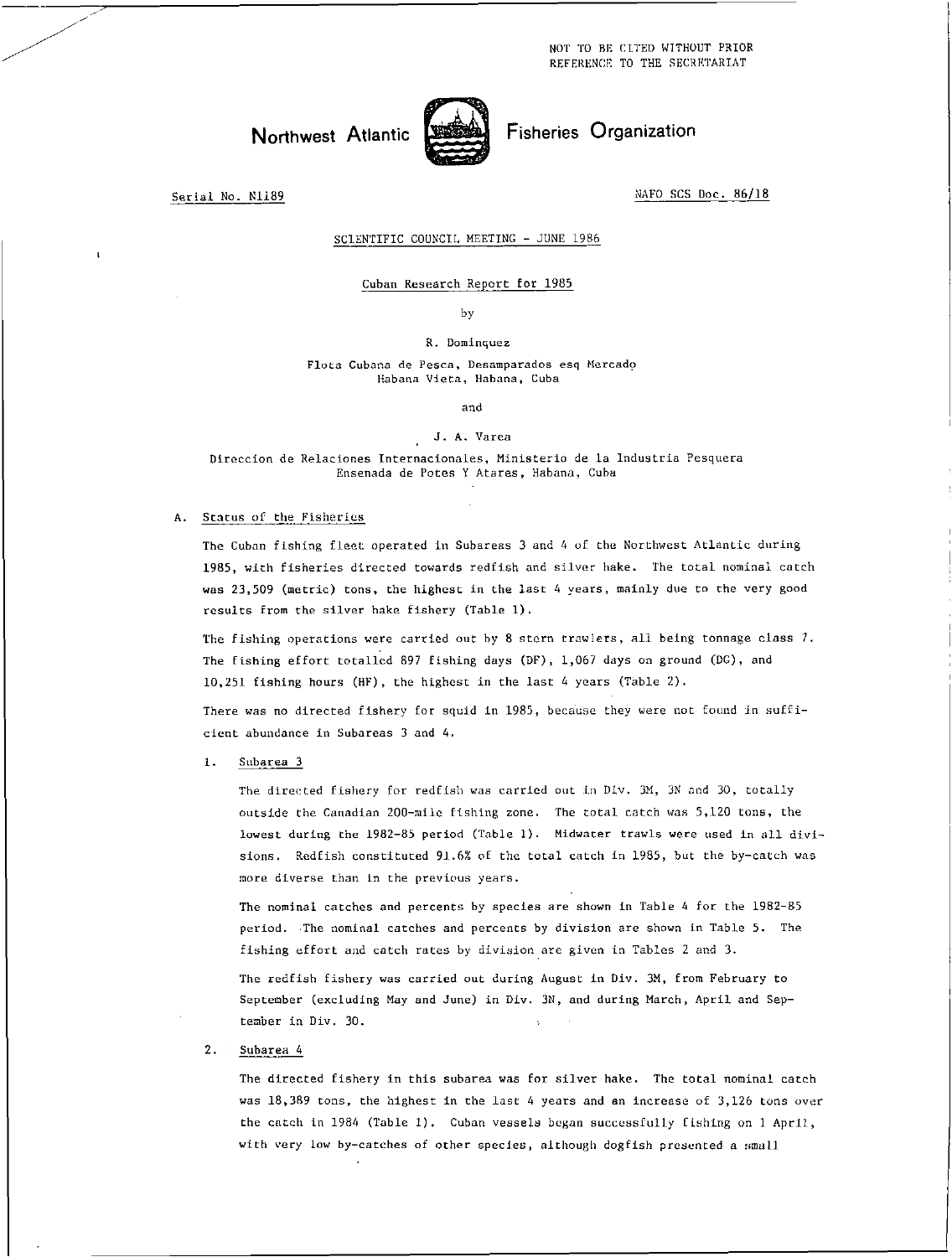problem during the first week.

The best results (in catch) were obtained in June and the catch races were highest during April, end of June and beginning of July. The fishing effort and catch-per-unit-effort for Subarea 4 are shown in Tables 2 and 3, and the nominal catches and percents by species are given in Table 6.

ra.

# B. Special Research Studies

Biological samples were taken for analyses of size composition, maturity, morphometric studies, ageing, and length-weight relationship for silver hake on board three Cuban vessels, which operated in Div. 4W from April to July.

A total of 102 samples were taken, involving 66,011 individual measurements. The results of this sampling are given in Tables 7-12 and Fig. 1-3.

|      |             |     |               |    | Table #1. Nominal catch per sub-areas. 1982-1985 |        |
|------|-------------|-----|---------------|----|--------------------------------------------------|--------|
|      |             |     |               |    | 自然可用的出现用或重要因应该可以对比不是以为立即的运输的双元化的不法的动态            |        |
|      | $Sub-area3$ |     | $Sub-arrna 4$ |    | Total                                            |        |
| Year | M. T.       | x   | M.T.          | 74 | M. T.                                            | $\sim$ |
| 1982 | 6158        | 33  | 12413         | 67 | 18565                                            | 100    |
| 1983 | 6238        | 42. | 8554          | 58 | 14786                                            | 100    |
| 1984 | 525A        | 2£. | 15263         | 74 | 80581                                            | 100    |
| 1985 | 5120        | 22. | 18383         | 78 | 23.509                                           | 100    |

Table \*2. Fishing Effort per Sub-area and Division. 1982-1985 aam=maaamaaaaaamaaaaaaaa,aaaaa.aaanaaaaaaaaaaaaaa

| Sub    |        |       | D.F.  |      |                                                      | and the con- |                          | D. O. |      |          |  | H.F.                  |      |                      |
|--------|--------|-------|-------|------|------------------------------------------------------|--------------|--------------------------|-------|------|----------|--|-----------------------|------|----------------------|
|        |        |       |       |      | Area Div 1982 1983 1984 1985 ! 1982 1983 1984 1983 ! |              |                          |       |      |          |  | 1962 1983 1984        |      | 1985                 |
| -3     | м      | -74 - | -224  | 111  |                                                      |              | $82 \div - -$            | -250- | 147  | -99 - 1  |  | - 549 2331 1102       |      | 660                  |
|        | N      | 38    | 1 B.B | 161  |                                                      |              | $150$ . $-$              | 359.  | 188  | 198 !    |  | 671 1325 1154         |      | 1217                 |
|        | o      | 67    | 60.   | - 9  | 74 !                                                 |              | <b>Contract Contract</b> | -96   | 70.  | 107 1    |  | 342 517               | -602 | 848                  |
| 4      | الماجة | 511   | 416.  | 495  |                                                      |              |                          | 515.  | 545. |          |  | -663 - 5465 5489 5631 |      | 7526                 |
| TOTAL. |        | 750   | BBB   | 826. | -897                                                 |              | $- - -$                  | 12. O |      | 950 1067 |  |                       |      | 7027 9602 8489 10251 |

# Table \*3. Catch per Unit Effort per Sub-area and Division.

| Sub       |        |       | Catch/D.F. |       |        | ÷ |        | Catch/H.F.  |      |       |
|-----------|--------|-------|------------|-------|--------|---|--------|-------------|------|-------|
| Area Div. |        | 1982  | 1983       | -1984 | 1985 - |   | 1982.  | $1 - 13.5$  | 1964 | 1985. |
| -3        | м      | 25.3  | 10.4       | 14.1  | 22.4   |   | $-3-4$ |             | 1.4  | 3. B  |
| -3        | N      | 26. B | 12. B      | 14.7  | 14.4   |   | 3.3    | $\cdot$ . 8 | 2    | 1.B   |
| -3        | o      | 20.7  | 25.        | E2.3  | -15    |   | 4.1    | 2.9         | 2. 2 | 1.3   |
|           | الماءة | 24.3  | -20.6      | -30.8 | 31.1.1 |   | 7. J   | 1.6         | 2.7  | 2.4   |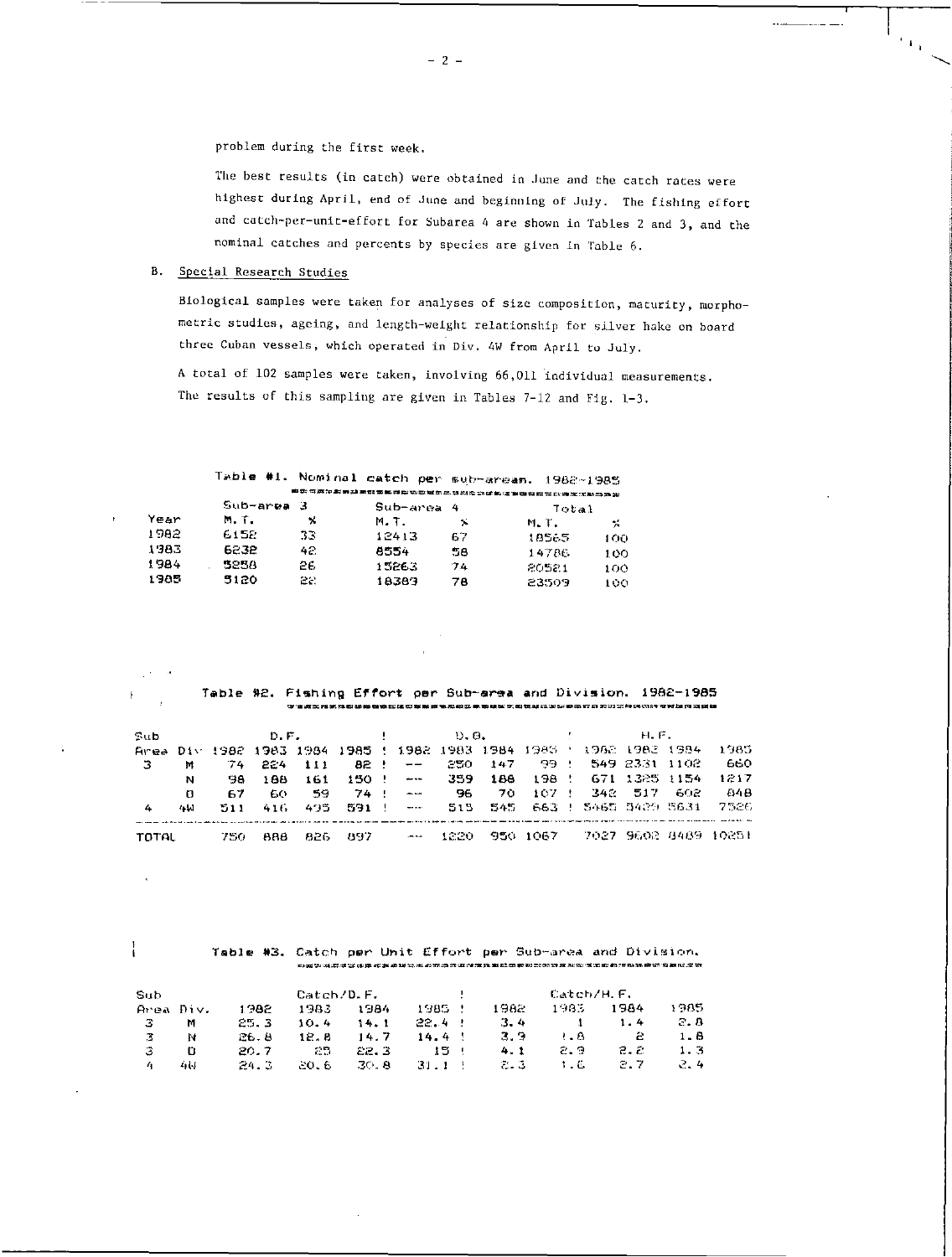|                     |            | 1352               |         | 1983                                  |           | 1984      |      | 1985      |
|---------------------|------------|--------------------|---------|---------------------------------------|-----------|-----------|------|-----------|
|                     | M.T.       | x                  | M.T.    | x                                     | M T.      | x         | N.7. | x         |
| Atlantic cod        | 3          | O                  |         | $\circ$                               | 16.       | . 3       | 1.35 | 2.6       |
| Haddock             |            |                    | 4       | $\cdot$ 1                             | 7         | . 1       | 12   | - 2       |
| Atlantic Redfishes  | 6125       | 99.7               | 6154    | 98.9                                  | 5198 98.9 |           |      | 4692 91.6 |
| Silver Hake         |            | $\circ$            | san ex- |                                       |           |           | 44   | . ទ       |
| Red Hano            | 0          | Ù                  |         | Ů                                     | 2         | o         | 24   | - 6       |
| Pollock             |            | $\Omega$           |         |                                       |           |           | 4    | . 1       |
| American Plaice     |            |                    |         |                                       | 11        | - 2       | 30   | - 6       |
| Witch Flounder      |            |                    |         | <b>The Contract Contract Contract</b> | .         |           | .31  | $-6$      |
| Yellowtail Flounder |            |                    |         |                                       | 11        | . Z       | ιæ   | - 8       |
| Atlantic Halibut    |            | $\bullet$          |         |                                       | 4         | $\cdot$ 1 | 26   | . ទ       |
| Flatfishes Nei      | O          | $\circ$            | 53      | - 6                                   | ----      | wa a -    | €8   | - 6       |
| White Hake          | ---        | وهزيجه             | ----    | ---                                   | .         | -----     | 7    | . 1       |
| Bround Fishes Nei   | $\epsilon$ | $\Omega$           | 13      | - 2                                   | в         | - 2       | 12   | . е       |
| Atlantic Mackerel   | .          |                    |         | an a mar                              | --        |           |      | O         |
| Argentines          |            | $\curvearrowright$ |         | nes sus                               |           | Ω         | 33   | $-7$      |
| Capelin             |            |                    |         |                                       |           |           | з    | Ù         |
| Skates Nei          |            | ---                | 6       | - 1                                   |           | en son    | aе   | . 5       |
| Pelagic Fishes Nel  | 20         | . 3                | on sa   |                                       |           |           |      |           |
| Total               | 6152       | 100                | 62.32   | 100                                   | 5258      | 190       | 5120 | 100       |

Table #4. Nominal catch per species for soli-urea 3. 1982-1985

 $\omega_{\rm{eff}}=2\pi\chi_{\rm{eff}}$ 

 $\mathbf{r}$ 

 $\ddot{\phantom{a}}$ 

h,

 $\overline{\mathbf{y}}$ 

 $\mathbf{A}$ 

ţ

 $\mathbf{I}$ 

# Table 05. Catch per Division. Bub-are 3. 1982-1965 .... .

 $\sim$   $\sigma_{\rm T}$ 

|       |       | .3M  |      | -3N  |           | ැෆ     | lotal |              |
|-------|-------|------|------|------|-----------|--------|-------|--------------|
| Mear- | M.T.  | -8   | M.1. | - 26 | M.T.      | x      | M.T.  | <b>Allen</b> |
| 1982  | 1870. | 30.4 | 2629 | 42.7 | 1653      | 26.9   | 6152  | 100          |
| 1983  | 2324  | 37.3 | 2408 | 38.6 | 1500      | 24.1   | 6232  | 100          |
| 1984  | 1567  | 29.8 | 2373 | 45.1 | 1318      | 25.1   | 5258  | 100          |
| 1985  | 1840. | 35.9 | 2168 |      | 48.3 1118 | -21. S | 3120  | 100.         |

Table 08. Nominal catch per species for ===== sub-area 4. 1982-1985

|                     |              | 1982           |                 | 1983      |                | 1984          |             | 1985                    |
|---------------------|--------------|----------------|-----------------|-----------|----------------|---------------|-------------|-------------------------|
|                     | M.T.         | x              | M.T.            | 74        | M.T.           | У.            | M.T.        | х.                      |
| Atlantic cod        | 33           | $\cdot$ 3      | 59              | $\cdot$ 7 | 84             | 1.5           | 1           | O                       |
| Haddock             | 41           | - 3            | 126             | 1.5       | 229            | 1.3           | 79          | . 4                     |
| Atlantic Redfishes  | 17           | $\cdot$ 1      | 20              | $\cdot$ 2 | 11             | $\cdot$ 1     | 93          | . 5                     |
| Stiver Hake         | 11969        | 36.4           | 74 1 A          | 86.7      | 14496          | 94            | 17683       | E                       |
| Red Hake            | 93           | - 8            | 188             | 2.2       | 106            | . 7           | 68          | . 4                     |
| Pollock             | 84           | . 7            | 261             | 3         | $1 - 3$        | - 8           | 66          | . 3                     |
| American Plaice     | $- - -$      | $- - -$        | 7               | $\cdot$ 1 | 9              | $-1$          | 31          | $\overline{\mathbf{3}}$ |
| Witch Flounder      | ē.           | $\Omega$       | $-$             | $-$       | $\mathbf{v}$   | $\cdots$      | IJ.         | O                       |
| Yallowtail Flounder | Ë.           | $\Omega$       |                 | ۔۔۔۔۔۔    | 3              | Û             | Б           | . 1                     |
| Atlantic Halibut    |              | $\cdots$       | s               | $\cdot$ 1 | $\sim -\infty$ | ----          | 14          | $\cdot$ 1               |
| Flatfishes Nei      | з            | Ō.             | 16              | $\cdot$ 2 |                |               | 6           | $\bigcirc$              |
| American Angler     | ----         | ----           | <b></b>         | ----      | $-1$           | the age       | 15          | . 1                     |
| Cusk                |              |                |                 | د نه      |                |               | 24          | . 1                     |
| White Hake          |              | the sta        |                 | en casos  | ديوه ڪ         | <b>Here</b>   | e           | O                       |
| Wolffishes          | $-$          |                |                 | $- - -$   | ----           | --            | 3           | Ω                       |
| Ground Fishes Nei   | 22           | - 2            | 60              | - 7       | 42             | - 1           | $\tilde{z}$ | O                       |
| Atlantic Herring    | $\mathbf{1}$ | $\bigcap$      | $- -$           | ويوابعه   | $-$            | $\sim$ $-$    | F.          | . 1                     |
| Atlantic Mackerel   | $-1$         | وبالمسد        | 1               | Ö         | 32.            | $-1$          | 130         | - 7                     |
| Arcentines          | 53           | $\overline{4}$ | 364             | 4.3       | 151            | $\rightarrow$ | 144         | . е                     |
| Skaten Nei          | --           | سيست           | 1 <sub>B</sub>  | $\cdot$ 2 | $\cdots$       | $\sim -1$     | 5.          | O                       |
| Short-Finned Squid  | 93           | . в            | з               | $\circ$   | 34             | $-1$          | в           | . 1                     |
| Dogfish Sharks Nei  |              |                | 8               | $\cdot$ 1 | --             | - - - -       |             |                         |
| Summer Flounder     |              |                | <b>District</b> |           | З              | O             |             |                         |
| Total               | 12413        | 100            | 8554            | 100       | 15263          | 100           | 18389       | 100                     |

 $\omega_{\rm c}$  is a set of  $\omega_{\rm c}$ 

. . .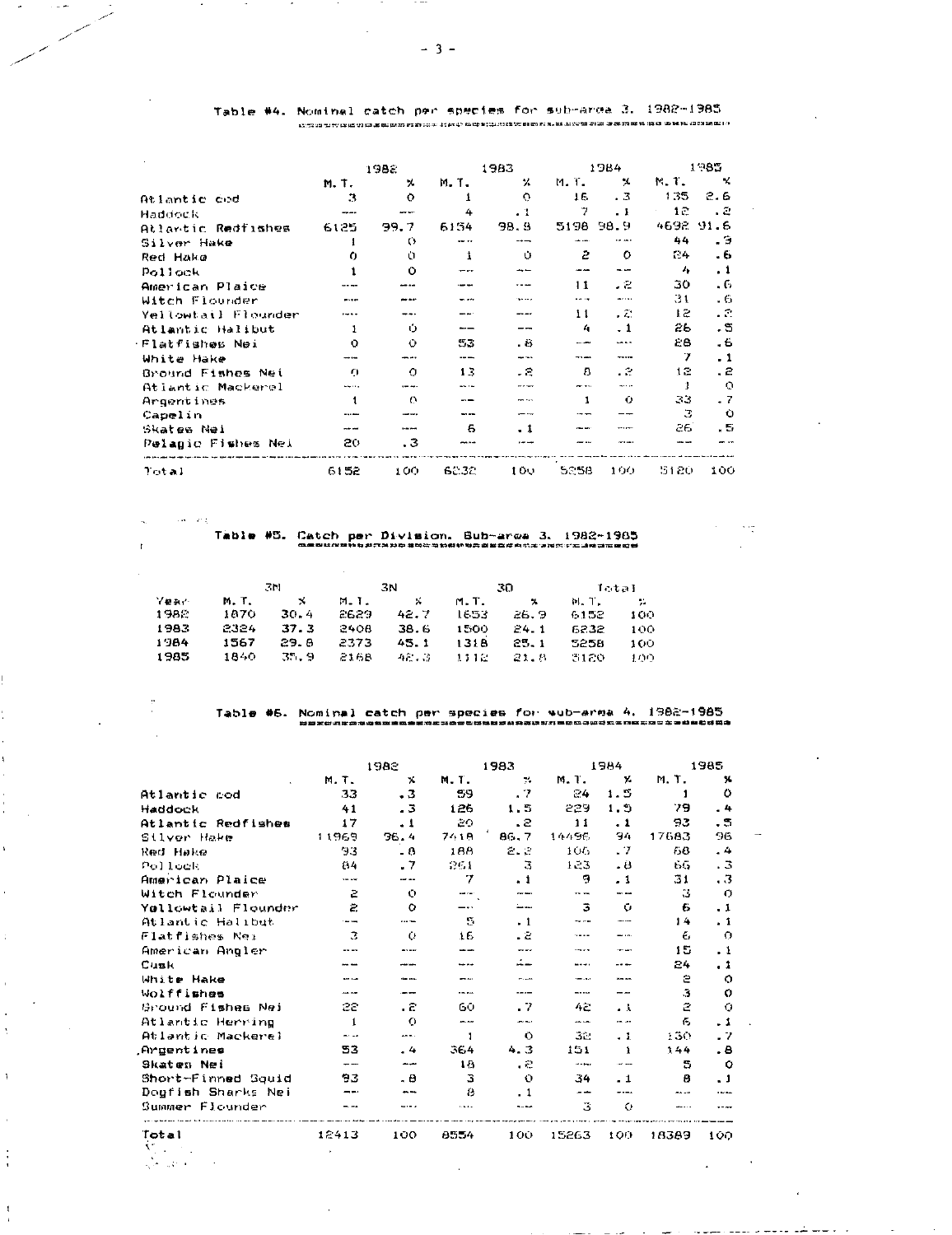Table #7

 $\bar{\beta}$  $\frac{1}{2}$ 

 $\frac{1}{1}$ 

# Length Composition Samples in Silver Hake (Merluccius bilinearis)<br>Fisheries: Division AW. 1985.

 $\frac{1}{2}$ 

 $\ddot{\phantom{a}}$ 

 $\frac{1}{2}$ 

Males

|                                                            | April 1                                                                                                                                   | May | June                                                                                                                                                                                                                                | July                                                                                                         | Total |
|------------------------------------------------------------|-------------------------------------------------------------------------------------------------------------------------------------------|-----|-------------------------------------------------------------------------------------------------------------------------------------------------------------------------------------------------------------------------------------|--------------------------------------------------------------------------------------------------------------|-------|
|                                                            |                                                                                                                                           |     |                                                                                                                                                                                                                                     |                                                                                                              |       |
|                                                            |                                                                                                                                           |     |                                                                                                                                                                                                                                     |                                                                                                              |       |
| No. of Samples<br>No. of Individuals<br>Sample Weight (Kg) |                                                                                                                                           |     |                                                                                                                                                                                                                                     |                                                                                                              |       |
|                                                            |                                                                                                                                           |     | ព្រះអង្គ ភូមិ ភូមិ<br>ប្រព័ន្ធ ភូមិ ភូមិ ភូមិ<br>ស្ថិត ភូមិ ភូមិ ភូមិ ភូមិ                                                                                                                                                          |                                                                                                              |       |
| Mean Weight (Kg)<br>Mean Total Lenght (cm)                 |                                                                                                                                           |     |                                                                                                                                                                                                                                     |                                                                                                              |       |
| Standard Deviation (B                                      |                                                                                                                                           |     | .<br>ش                                                                                                                                                                                                                              |                                                                                                              |       |
|                                                            |                                                                                                                                           |     |                                                                                                                                                                                                                                     |                                                                                                              |       |
| x (In Numbers)<br>x (In Numbers)                           | ក្នុក ក្នុង ក្នុង ក្នុង<br>- គេ ក្នុង ក្នុង ក្នុង ក្នុង<br>- ក្នុង ក្នុង ក្នុង ក្នុង ក្នុង ក្នុង<br>- ក្នុង ក្នុង ក្នុង ក្នុង ក្នុង ក្នុង |     |                                                                                                                                                                                                                                     | 0 + + + 0 + 4 + 0<br>+ + 0 + 0 + 0 + 0<br>+ + 0 0 + + 0<br>+ 1 + 0 + + 0<br>+ 1 + 0 + + + 0<br>+ + 0 + + + 0 |       |
|                                                            |                                                                                                                                           |     |                                                                                                                                                                                                                                     |                                                                                                              |       |
|                                                            |                                                                                                                                           |     |                                                                                                                                                                                                                                     |                                                                                                              |       |
|                                                            |                                                                                                                                           |     |                                                                                                                                                                                                                                     |                                                                                                              |       |
|                                                            |                                                                                                                                           |     |                                                                                                                                                                                                                                     |                                                                                                              |       |
|                                                            |                                                                                                                                           |     |                                                                                                                                                                                                                                     |                                                                                                              |       |
| No. of Samples<br>No. of Individuals<br>Sample Weight (Kg) |                                                                                                                                           |     |                                                                                                                                                                                                                                     |                                                                                                              |       |
|                                                            |                                                                                                                                           |     |                                                                                                                                                                                                                                     |                                                                                                              |       |
| Mean Weight (Kg)<br>Mean Total Lenght (cm)                 |                                                                                                                                           |     | 89884485<br><b>COSS</b> 75156<br><b>898845</b>                                                                                                                                                                                      | <b>04114967</b><br><b>1041169</b><br>1041169                                                                 |       |
| $\frac{1}{2}$<br>Standard Deviation (s                     |                                                                                                                                           |     |                                                                                                                                                                                                                                     |                                                                                                              |       |
|                                                            |                                                                                                                                           |     |                                                                                                                                                                                                                                     |                                                                                                              |       |
| x (In Numbers)<br>X (In Numbers)                           |                                                                                                                                           |     |                                                                                                                                                                                                                                     |                                                                                                              |       |
|                                                            |                                                                                                                                           |     |                                                                                                                                                                                                                                     |                                                                                                              |       |
|                                                            |                                                                                                                                           |     |                                                                                                                                                                                                                                     |                                                                                                              |       |
|                                                            |                                                                                                                                           |     |                                                                                                                                                                                                                                     |                                                                                                              |       |
| <b>BOTOERIO LO CA</b>                                      | 001<br>1990 - 1990<br>1990 - 1990<br>1990 - 1990<br>1990 - 1990<br>1990 - 1990                                                            |     |                                                                                                                                                                                                                                     |                                                                                                              |       |
|                                                            |                                                                                                                                           |     |                                                                                                                                                                                                                                     |                                                                                                              |       |
| No. of Individuals<br>Sample Weight (Kg)                   |                                                                                                                                           |     |                                                                                                                                                                                                                                     |                                                                                                              |       |
| Mesn Weight (Kg)                                           |                                                                                                                                           |     | 520 - 520 - 520 - 520 - 520 - 520 - 520 - 520 - 520 - 520 - 520 - 520 - 520 - 520 - 520 - 520 - 520 - 520 - 52<br>520 - 520 - 520 - 520 - 520 - 520 - 520 - 520 - 520 - 520 - 520 - 520 - 520 - 520 - 520 - 520 - 520 - 520 - 5<br> |                                                                                                              |       |
| Mean Total Lenght (cm                                      |                                                                                                                                           |     |                                                                                                                                                                                                                                     |                                                                                                              |       |
| (ーノ・)<br>Standard Deriver (a                               |                                                                                                                                           |     |                                                                                                                                                                                                                                     |                                                                                                              |       |
|                                                            |                                                                                                                                           |     |                                                                                                                                                                                                                                     |                                                                                                              |       |
| % (In Numbers)<br>% (In Numbers)                           |                                                                                                                                           |     |                                                                                                                                                                                                                                     |                                                                                                              |       |
|                                                            |                                                                                                                                           |     |                                                                                                                                                                                                                                     |                                                                                                              |       |

 $-4 -$ 

 $\ddot{\phantom{0}}$ 

 $\ddot{\phantom{0}}$ 

 $\frac{1}{\sqrt{2}}$ 

ł

 $\bar{\bar{1}}$ 

 $\cdot$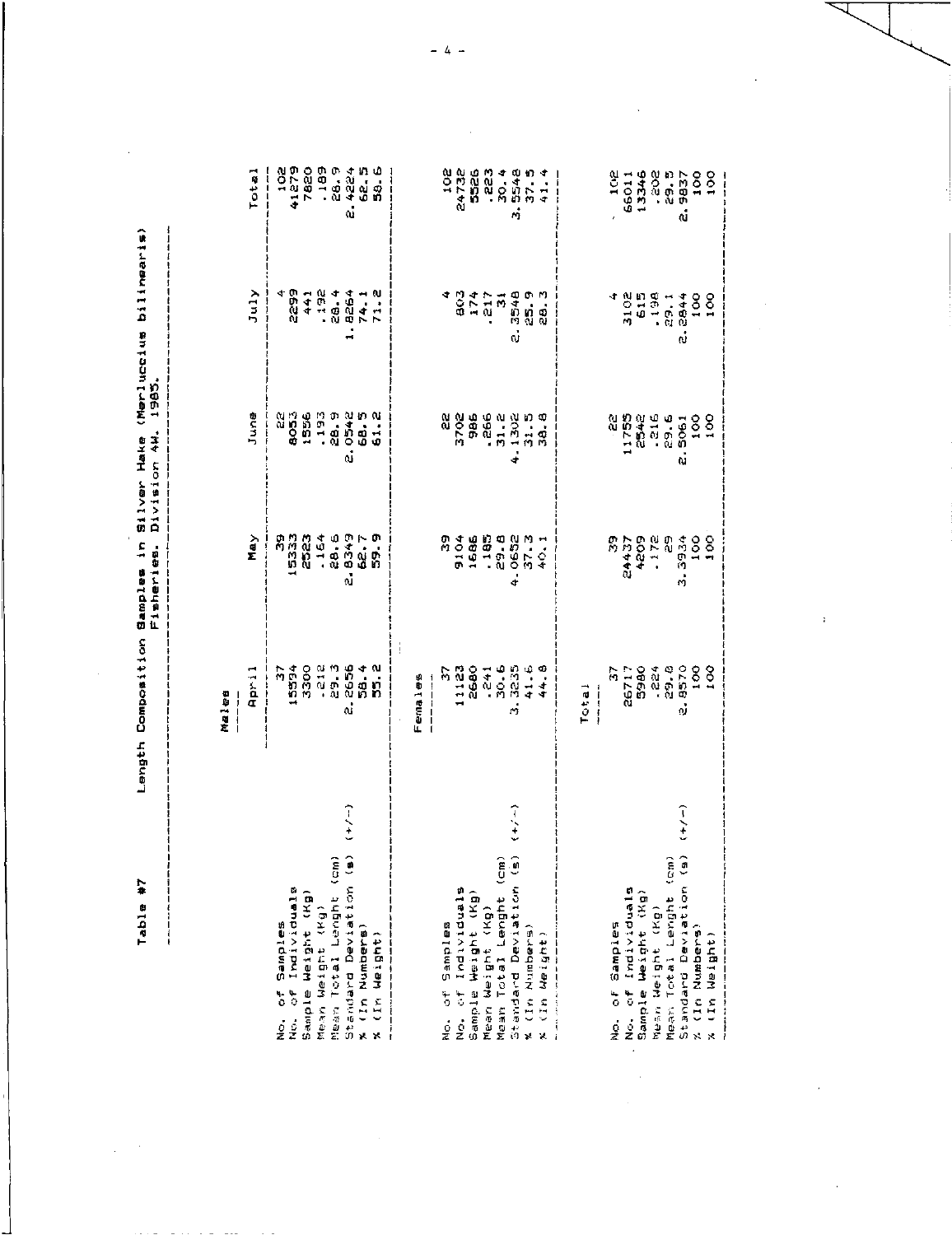| <b>COMMEPC1</b><br>$\ddot{\circ}$<br>$\blacksquare$<br><b>HOMMOHON-</b><br>ŋ<br>-<br>$\blacksquare$<br>á<br>Ħ | ÷<br>$\vec{a}$                                       |                                              |                            | Regions                                            |                                                | Northwest                              |                                                 | ω<br>ant :                      | Qoean                                                            | $\bullet$<br>$\overline{a}$         | Division                                                                                             |                                                                                                                                                                                                                                                                                                                                                                                                                                      | $\frac{3}{4}$                          | $^{\prime}$<br>$\frac{\zeta}{10}$<br>ο | å<br>$\frac{1}{5}$<br>Ā                                     |                                        |
|---------------------------------------------------------------------------------------------------------------|------------------------------------------------------|----------------------------------------------|----------------------------|----------------------------------------------------|------------------------------------------------|----------------------------------------|-------------------------------------------------|---------------------------------|------------------------------------------------------------------|-------------------------------------|------------------------------------------------------------------------------------------------------|--------------------------------------------------------------------------------------------------------------------------------------------------------------------------------------------------------------------------------------------------------------------------------------------------------------------------------------------------------------------------------------------------------------------------------------|----------------------------------------|----------------------------------------|-------------------------------------------------------------|----------------------------------------|
| <b>Measuring</b><br>$\frac{1}{2}$<br>化加热性医加热性 医精神性<br><b>dno.18</b>                                           |                                                      | shing<br>жŧ                                  | ۰.                         | <b>Drinercia</b><br>٥                              |                                                |                                        | دد<br>45<br>ω<br>-<br>$\ddotsc$                 | ă<br>đ<br>ied.<br>C             | $\blacksquare$<br>arid<br>a<br>ī                                 | 49<br>a<br>ă                        | Catche                                                                                               | φ                                                                                                                                                                                                                                                                                                                                                                                                                                    | ٠.                                     | Mesh<br>٠,                             | œ<br>Ù<br>И<br>÷<br>H.                                      | É<br>٥<br>ω                            |
|                                                                                                               | $f_1$ ah                                             | ᅪ<br>$\overline{\phantom{a}}$                | c.<br>ىد<br>Bue-           |                                                    | 埋<br>ة                                         |                                        | the<br>Q<br>۳                                   | Ę<br>Ž                          | $\overline{\overline{\overline{G}}}$<br>teet                     | α<br>п<br><br>۰.                    | eported                                                                                              | p.<br>á<br>ø                                                                                                                                                                                                                                                                                                                                                                                                                         | œ<br>f                                 | Dom:<br>IJ                             | nguez<br>Ĩ                                                  | ü<br>K<br>i                            |
|                                                                                                               | a<br>B<br>$-07/04$<br>医第三重型                          | 神話<br>782<br>l                               | Ā<br>ian Mari<br>$\hat{c}$ | $\mathbf{I}$<br>またのは笑<br>ဒွ<br>Ð                   | 14/04/85<br>医自身部位                              | æ.<br>$\widehat{\mathbf{e}}$<br>ł<br>n | Ю<br>$\overline{\phantom{a}}$<br>п<br>$\bullet$ | /04/85<br>п<br>ដូ               | ĉ<br>ш<br>м                                                      | Ñ<br>$\bullet$ .<br>Ħ               | $-28/04$<br>ω                                                                                        | /85                                                                                                                                                                                                                                                                                                                                                                                                                                  | $\hat{z}$                              |                                        | /85<br>April.                                               |                                        |
|                                                                                                               | ω.<br>۰                                              | ۊ<br>44<br>$\bullet$                         | 7                          | $\blacksquare$                                     | $\blacksquare$<br>ø                            | $\vec{r}$<br>$\frac{1}{6}$<br>نډ       | ÷                                               | Ω£                              | $\tilde{\textbf{a}}$<br>$\frac{1}{\alpha}$<br>₩<br>$\rightarrow$ | ⊸                                   |                                                                                                      | 42<br>$\overline{\phantom{0}}$<br>a.                                                                                                                                                                                                                                                                                                                                                                                                 | ⊶<br>皤<br>قة                           | ÷                                      | û.                                                          | $\vec{a}$<br>$\ddot{\circ}$<br>دی<br>٠ |
|                                                                                                               |                                                      |                                              |                            |                                                    |                                                |                                        |                                                 |                                 |                                                                  |                                     |                                                                                                      |                                                                                                                                                                                                                                                                                                                                                                                                                                      |                                        |                                        |                                                             |                                        |
|                                                                                                               |                                                      |                                              |                            |                                                    |                                                |                                        |                                                 |                                 |                                                                  |                                     |                                                                                                      |                                                                                                                                                                                                                                                                                                                                                                                                                                      |                                        |                                        |                                                             |                                        |
|                                                                                                               |                                                      |                                              |                            |                                                    |                                                |                                        |                                                 |                                 |                                                                  |                                     |                                                                                                      |                                                                                                                                                                                                                                                                                                                                                                                                                                      |                                        |                                        |                                                             |                                        |
|                                                                                                               |                                                      |                                              |                            |                                                    |                                                |                                        |                                                 |                                 |                                                                  | 01 Q                                |                                                                                                      |                                                                                                                                                                                                                                                                                                                                                                                                                                      | r                                      |                                        |                                                             |                                        |
|                                                                                                               |                                                      |                                              |                            |                                                    |                                                |                                        |                                                 |                                 |                                                                  |                                     |                                                                                                      |                                                                                                                                                                                                                                                                                                                                                                                                                                      | $\cdot$<br>Ŵ                           |                                        |                                                             |                                        |
|                                                                                                               |                                                      |                                              |                            |                                                    |                                                |                                        |                                                 |                                 |                                                                  | ី ឆ្ល                               | $\frac{1}{2}$                                                                                        |                                                                                                                                                                                                                                                                                                                                                                                                                                      | $\frac{5}{2}$                          |                                        |                                                             |                                        |
|                                                                                                               |                                                      | ю                                            |                            |                                                    | w w                                            |                                        |                                                 | $\circ$                         |                                                                  |                                     |                                                                                                      | Å,                                                                                                                                                                                                                                                                                                                                                                                                                                   | 1234528                                | <b>18589534</b>                        | 090019228                                                   |                                        |
|                                                                                                               |                                                      | $-8$                                         |                            |                                                    |                                                |                                        |                                                 | $\circ$                         | $\circ$ $\circ$                                                  | ဂ္                                  |                                                                                                      |                                                                                                                                                                                                                                                                                                                                                                                                                                      |                                        |                                        |                                                             |                                        |
|                                                                                                               | ٠                                                    | ٠٥                                           |                            |                                                    | $\frac{1}{4}$                                  |                                        |                                                 |                                 | $\overline{\phantom{a}}$                                         |                                     |                                                                                                      |                                                                                                                                                                                                                                                                                                                                                                                                                                      |                                        |                                        |                                                             |                                        |
| $\frac{a}{2}$                                                                                                 |                                                      | $\frac{3}{5}$                                |                            |                                                    |                                                | $289$<br>$789$                         |                                                 | - ព 9 8                         | $\rightarrow$ N                                                  | R D D D D<br>P D D D D<br>P D D D D |                                                                                                      | 38385                                                                                                                                                                                                                                                                                                                                                                                                                                |                                        |                                        |                                                             |                                        |
| $\frac{3}{4}$                                                                                                 |                                                      | <b>N</b>                                     | S,                         |                                                    |                                                | 563                                    |                                                 |                                 | ÷ o                                                              |                                     |                                                                                                      |                                                                                                                                                                                                                                                                                                                                                                                                                                      |                                        |                                        | 466<br>804                                                  |                                        |
|                                                                                                               | ន្លូង                                                | 488                                          |                            |                                                    |                                                | 50                                     |                                                 |                                 |                                                                  |                                     |                                                                                                      | 144                                                                                                                                                                                                                                                                                                                                                                                                                                  | 487<br>965                             |                                        |                                                             |                                        |
| 165<br>25                                                                                                     | $\frac{9}{2}$                                        |                                              |                            |                                                    |                                                | 1035                                   |                                                 |                                 |                                                                  |                                     |                                                                                                      |                                                                                                                                                                                                                                                                                                                                                                                                                                      |                                        | <b>952780</b><br>132780<br>3220        | $1014$<br>$1031$                                            |                                        |
| 485                                                                                                           |                                                      | 539<br>702                                   |                            |                                                    |                                                |                                        |                                                 |                                 |                                                                  |                                     |                                                                                                      |                                                                                                                                                                                                                                                                                                                                                                                                                                      |                                        |                                        |                                                             |                                        |
|                                                                                                               | ្ត្រីក្នុងក្នុង<br>ក្នុងកំពុងក្នុង                   |                                              |                            |                                                    | 10900999148<br>10918416981881999               | <b>980028</b><br>890028                |                                                 | 12045614<br>120468460           |                                                                  |                                     | ー、アカラー、コード、アカリストの「アカリ」、「アカリ」、「コンクス」、「コンクス」、「コンクス」、「コンクス」、「コンク」、「コンク」、「コンク」、「コンク」、「コンク」、「コンク」、「コンク」、「 | <b>9185268</b><br><b>918526</b>                                                                                                                                                                                                                                                                                                                                                                                                      | 1748<br>1957<br>17125<br>17125         |                                        | 11111281116<br>12208118904<br>12208118904                   |                                        |
|                                                                                                               |                                                      | 2888                                         |                            |                                                    |                                                |                                        |                                                 |                                 |                                                                  |                                     |                                                                                                      |                                                                                                                                                                                                                                                                                                                                                                                                                                      |                                        |                                        |                                                             |                                        |
|                                                                                                               |                                                      |                                              |                            |                                                    |                                                |                                        |                                                 |                                 |                                                                  |                                     |                                                                                                      |                                                                                                                                                                                                                                                                                                                                                                                                                                      |                                        |                                        |                                                             |                                        |
|                                                                                                               |                                                      | $\blacksquare$                               | $\overline{\mathbf{r}}$    |                                                    |                                                | ត្ត<br>ត្តព្លួងខ្លីដូ                  |                                                 |                                 |                                                                  |                                     |                                                                                                      | 267                                                                                                                                                                                                                                                                                                                                                                                                                                  | ង់<br>អូច ដំបូង អូច ក្នុង មាន<br>ក្នុង |                                        |                                                             |                                        |
|                                                                                                               |                                                      |                                              |                            |                                                    |                                                |                                        |                                                 |                                 |                                                                  |                                     |                                                                                                      |                                                                                                                                                                                                                                                                                                                                                                                                                                      |                                        |                                        |                                                             |                                        |
|                                                                                                               | <b>GANA</b><br>GWMH GW 4 W G + O M M                 | <b>O D N N<br/>Q N N H Q N + N N + O N N</b> |                            |                                                    |                                                |                                        |                                                 | <b>400000000</b>                |                                                                  |                                     |                                                                                                      | $\begin{array}{ccccccccc}\n\mathbf{\ddot{4}} & \mathbf{0} & \mathbf{0} & \mathbf{0} & \mathbf{1} & \mathbf{0} & \mathbf{0} & \mathbf{0} & \mathbf{0} & \mathbf{0} & \mathbf{0} & \mathbf{0} & \mathbf{0} & \mathbf{0} & \mathbf{0} & \mathbf{0} & \mathbf{0} & \mathbf{0} & \mathbf{0} & \mathbf{0} & \mathbf{0} & \mathbf{0} & \mathbf{0} & \mathbf{0} & \mathbf{0} & \mathbf{0} & \mathbf{0} & \mathbf{0} & \mathbf{0} & \mathbf{$ |                                        |                                        |                                                             |                                        |
|                                                                                                               |                                                      |                                              |                            |                                                    |                                                |                                        |                                                 |                                 |                                                                  |                                     |                                                                                                      |                                                                                                                                                                                                                                                                                                                                                                                                                                      |                                        |                                        |                                                             |                                        |
|                                                                                                               |                                                      |                                              |                            |                                                    |                                                |                                        |                                                 |                                 |                                                                  |                                     |                                                                                                      |                                                                                                                                                                                                                                                                                                                                                                                                                                      |                                        |                                        |                                                             |                                        |
|                                                                                                               |                                                      |                                              |                            |                                                    |                                                | $\overline{\phantom{a}}$               |                                                 |                                 |                                                                  |                                     |                                                                                                      |                                                                                                                                                                                                                                                                                                                                                                                                                                      |                                        |                                        |                                                             |                                        |
|                                                                                                               |                                                      |                                              |                            |                                                    |                                                |                                        |                                                 |                                 |                                                                  |                                     |                                                                                                      |                                                                                                                                                                                                                                                                                                                                                                                                                                      |                                        |                                        |                                                             |                                        |
|                                                                                                               |                                                      |                                              |                            |                                                    |                                                |                                        |                                                 |                                 |                                                                  |                                     |                                                                                                      |                                                                                                                                                                                                                                                                                                                                                                                                                                      |                                        |                                        |                                                             |                                        |
|                                                                                                               |                                                      |                                              |                            |                                                    | $0.7684 \div 0.0000$                           | <b>HUNU4HUO</b>                        |                                                 |                                 |                                                                  |                                     |                                                                                                      |                                                                                                                                                                                                                                                                                                                                                                                                                                      |                                        |                                        | 201977<br>$  m \wedge u \circ \circ \circ$                  |                                        |
|                                                                                                               |                                                      |                                              |                            |                                                    |                                                |                                        |                                                 |                                 |                                                                  |                                     |                                                                                                      |                                                                                                                                                                                                                                                                                                                                                                                                                                      |                                        |                                        |                                                             |                                        |
|                                                                                                               |                                                      |                                              |                            |                                                    |                                                |                                        |                                                 |                                 |                                                                  |                                     |                                                                                                      |                                                                                                                                                                                                                                                                                                                                                                                                                                      |                                        |                                        |                                                             |                                        |
|                                                                                                               |                                                      |                                              |                            |                                                    |                                                |                                        |                                                 |                                 |                                                                  |                                     |                                                                                                      |                                                                                                                                                                                                                                                                                                                                                                                                                                      |                                        |                                        |                                                             |                                        |
|                                                                                                               | $\circ$                                              |                                              |                            |                                                    |                                                | ۰                                      |                                                 |                                 |                                                                  |                                     |                                                                                                      |                                                                                                                                                                                                                                                                                                                                                                                                                                      |                                        |                                        |                                                             |                                        |
|                                                                                                               | ٥                                                    | $\circ$ $\circ$                              |                            |                                                    |                                                | ∘                                      |                                                 |                                 |                                                                  |                                     |                                                                                                      |                                                                                                                                                                                                                                                                                                                                                                                                                                      |                                        |                                        |                                                             |                                        |
|                                                                                                               | o                                                    | ۰                                            |                            |                                                    |                                                | o                                      |                                                 |                                 |                                                                  |                                     |                                                                                                      |                                                                                                                                                                                                                                                                                                                                                                                                                                      |                                        |                                        |                                                             |                                        |
|                                                                                                               | $\circ$                                              |                                              |                            |                                                    |                                                |                                        |                                                 |                                 |                                                                  |                                     |                                                                                                      |                                                                                                                                                                                                                                                                                                                                                                                                                                      |                                        |                                        |                                                             | ⊸ ฌ                                    |
|                                                                                                               |                                                      |                                              |                            |                                                    |                                                |                                        |                                                 |                                 |                                                                  |                                     |                                                                                                      |                                                                                                                                                                                                                                                                                                                                                                                                                                      |                                        |                                        |                                                             |                                        |
| 2273                                                                                                          | Ğ<br>÷                                               | Ö,<br>$\mathbf{I}$                           | 4245                       | 3378                                               | ø<br>in<br>R                                   | 37<br>ś                                | 3398                                            | 462<br>û                        | 5860                                                             | ġ,                                  | n<br>¢                                                                                               | 3630                                                                                                                                                                                                                                                                                                                                                                                                                                 | m<br>1017                              | ¢<br>e<br>SS<br>$\blacksquare$         | $\frac{1}{2}$<br>$\overline{\phantom{a}}$<br>$\blacksquare$ | 1-<br>2671                             |
| I<br>Ð<br>H                                                                                                   | f<br>D<br>В                                          |                                              | į                          | И<br>日本語                                           | 自動車                                            | Į                                      | 电电阻器                                            | 医神经性                            | 具有性质                                                             |                                     | Ð<br>ä<br>计算                                                                                         | 1992.00                                                                                                                                                                                                                                                                                                                                                                                                                              | Ħ<br>ä                                 | H<br>Ĥ<br>a                            | p<br>Ä<br>ö<br>N<br>-9<br>m<br>Я                            | 月月日                                    |
|                                                                                                               | a                                                    |                                              |                            |                                                    | m<br>505<br>⊣                                  | Ā                                      |                                                 | Φ                               | 5880<br>$\cdots$                                                 |                                     | Φ<br>U)<br>$\frac{4}{9}$                                                                             | $\ddot{}$<br>3630                                                                                                                                                                                                                                                                                                                                                                                                                    | m<br>F<br>$\ddot{\circ}$<br>÷,         | 15594                                  | 11127                                                       | 26717                                  |
| 2273<br>$\ddot{\bullet}$<br>Ñ<br>网络街区<br>(mm)                                                                 | $\ddot{\mathbf{S}}$<br>$\overline{\phantom{0}}$<br>ጦ | Ωì<br>376<br>Ю                               | 4245<br>ŵ<br>ń             | Φr<br>$\frac{25}{25}$<br>$\blacksquare$<br>аа<br>С | 29.B                                           | -19<br>5<br>.<br>m<br>Φ<br>Ñ           | 88<br>90<br>79. OJ                              | $\frac{1}{2}$<br>$2468$<br>31.5 | Φ<br>$\dot{S}$                                                   | Ń,                                  | $\blacktriangleleft$<br>ó                                                                            | $\overline{\phantom{a}}$<br>30.7                                                                                                                                                                                                                                                                                                                                                                                                     | ক<br>ń<br>O,                           |                                        | 30. G                                                       | $29.8$<br>$2.8570$                     |
| $\widetilde{\cdot}$                                                                                           |                                                      |                                              |                            |                                                    |                                                |                                        |                                                 |                                 |                                                                  |                                     |                                                                                                      |                                                                                                                                                                                                                                                                                                                                                                                                                                      |                                        | 29.3<br>Ń                              | 32.35<br>p,<br>۰.                                           | $\overline{\phantom{a}}$               |
| $\blacksquare$<br>$\widehat{\mathbf{a}}$                                                                      | $\bullet$<br>56                                      | $\blacksquare$<br>$\bullet$<br>33            | ∼<br>$\frac{1}{2}$         | ۰<br>o,<br>$\rightarrow$                           | $40 - 330$<br>$\frac{1}{2}$<br>$\bullet$<br>٠. | 502<br>٠<br>٠                          | 234                                             | $70 - 295$<br>253<br>٠          | $\frac{a}{4}$<br>۵J<br>$\blacksquare$<br>٠.                      |                                     | N<br>$\bullet$<br>$\ddot{}$<br>٠<br>f9<br>g                                                          | ID.<br>$5 - 31$<br>្លួន                                                                                                                                                                                                                                                                                                                                                                                                              | δ,<br>ω<br>$\bullet$                   |                                        | 74<br>241<br>$60-$<br>÷,                                    | ◆<br>$\alpha$<br>9d<br>$\bullet$<br>c  |

÷.

 $\frac{1}{4}$  $\bar{\Gamma}$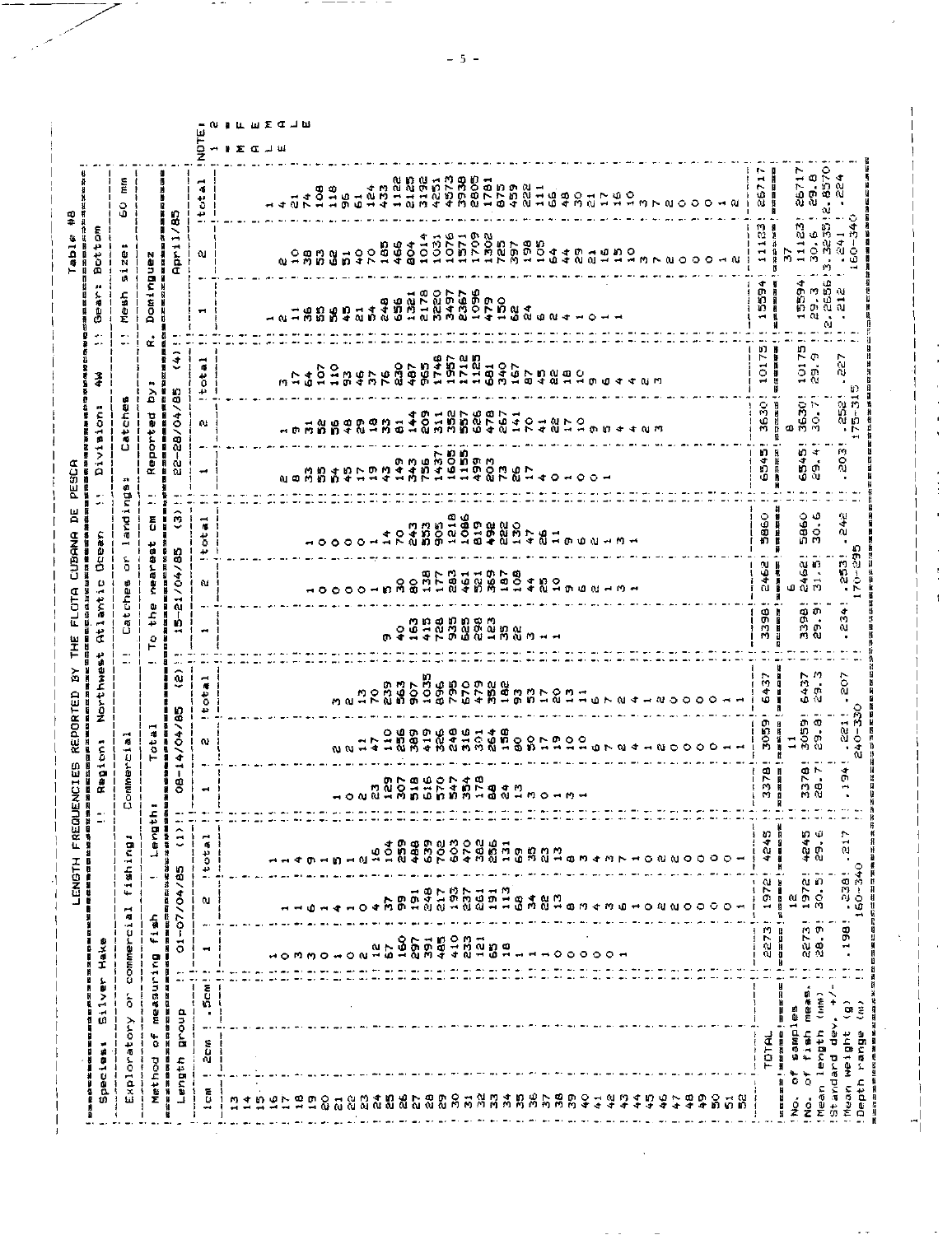| ç<br><b>Bottom</b><br>Table                                    | Ę<br>٥<br>£Ū.<br>œ<br>Ù.<br>Ñ<br>÷<br>事                                      | ŧ                                                | Mayo/85<br>ô<br>N)<br>31/05/8                | $\overline{\phantom{a}}$<br>$t$ of<br>a.<br>-<br>Ħ<br>$\sim$<br>$o$ tal<br>دد<br>શ     | ۵ı | <i><b>លេសលក្សី ឆ្នំ</b></i><br>$\circ$ $\sim$<br>ณ ณ | ÷<br>⊸ ©<br>۱ū. | ្តិធិត្តធ្នា<br>$\vec{r}$<br>3<br>19<br>uû. | 1150<br>1760<br>120<br>$\frac{8}{9}$                                                         | $\frac{0}{2}$ | $189$<br>$186$       |                                                     |     |                                                                |      |                 |     | 329<br>n<br>hdeger            |                      |      | $\rightarrow$ 0 |           | $\circ$ $\circ$ | ្ន្តី<br>ស្តាន់ប្តីប្តី បានបង្កើត មានមាន មាន ១០<br>ដែលមាន មាន ក្រសួង ក្នុង មាន មាន មាន ក្នុង ក្នុង ក្នុង ក្រុម<br>$\circ$<br>ちらアアちょうと163に1178312111 ひょうアクルラアムりきゅうこうらう<br>$\rightarrow \rightarrow \quad \text{or} \quad \rightarrow \quad \text{or}$ |  |                                              | 24437<br>9104<br>5333<br>$\blacktriangleright$<br>5670<br>÷<br>$\frac{4}{9}$<br>$\blacksquare$ | i<br>Ľ<br>Я<br>i<br>15333<br>医脑膜炎<br>п<br>r<br>tion and<br>٥    |           | 24437<br>3.3934<br>C<br>4.0652<br>9104<br>29.8<br>Ù.<br>28.6<br>ຜ່<br>5670<br>29<br>30.2<br>$\rightarrow$<br>194 |
|----------------------------------------------------------------|------------------------------------------------------------------------------|--------------------------------------------------|----------------------------------------------|----------------------------------------------------------------------------------------|----|------------------------------------------------------|-----------------|---------------------------------------------|----------------------------------------------------------------------------------------------|---------------|----------------------|-----------------------------------------------------|-----|----------------------------------------------------------------|------|-----------------|-----|-------------------------------|----------------------|------|-----------------|-----------|-----------------|------------------------------------------------------------------------------------------------------------------------------------------------------------------------------------------------------------------------------------------------------|--|----------------------------------------------|------------------------------------------------------------------------------------------------|-----------------------------------------------------------------|-----------|------------------------------------------------------------------------------------------------------------------|
|                                                                | Mesh<br>∸.<br>$\overline{a}$                                                 | Dominguez<br>医反应系统<br>ł<br>٠<br>œ                | $\frac{1}{2}$<br>٠.<br>$\hat{\mathbf{e}}$    | $\overline{\phantom{0}}$<br>$\ddot{\bullet}$                                           |    | $00$ $u$ $n$                                         |                 | ္မ ဖို                                      | ក្នុងទ                                                                                       |               |                      |                                                     |     |                                                                |      |                 |     |                               |                      |      |                 |           |                 |                                                                                                                                                                                                                                                      |  |                                              | o<br>378                                                                                       | ■■■                                                             |           | 3729<br>28 7<br>ti J<br>$\overline{\phantom{a}}$                                                                 |
| 국<br>tion:                                                     | atche<br>٥                                                                   | à<br>Reported<br>i                               | 20-26/05/85                                  | ő<br>دد<br>ω                                                                           |    |                                                      |                 | ωw<br>۵ł                                    | 7368<br>7368<br>7458<br><b>GAT8898</b>                                                       |               |                      |                                                     | 747 | ា O @ @ @ @ < ហ<br>ទាំង @ ញ ទំពុំទំបូក<br>ក្លូង @ ក្តីពី កំបូក | 1024 | $1016$<br>$691$ | 524 | ង<br>សូមសូតូងូម<br>កូមសូតូងូម |                      | 2494 | ∢               | ۱۵ ۱<br>w | $-101$          |                                                                                                                                                                                                                                                      |  |                                              | 8595<br>3129                                                                                   | 医尿族产<br>目标<br>m<br>$\blacksquare$                               |           | .<br>ღ<br>859<br>3129<br>S                                                                                       |
| Divi<br>PESCA<br>1                                             | m<br>⊞<br>c                                                                  | I<br>ī<br>٠.                                     |                                              | ⊣                                                                                      |    | $\circ$                                              | Ŵ               | 있 유                                         | <b>88585</b>                                                                                 |               |                      | <b>ものにキャフらている。</b><br>このアウキのコミアクの<br>このはのののアミナアのらうり |     |                                                                |      |                 |     |                               |                      |      |                 |           |                 |                                                                                                                                                                                                                                                      |  |                                              | 5466                                                                                           | Î<br>ß                                                          |           | 5466<br>28. 5                                                                                                    |
| FLOTA CUBANA DE<br>Dcean<br>Г<br>Ī<br>O<br>f                   | and <sub>1</sub><br>−<br>$\stackrel{\scriptstyle \zeta}{\scriptstyle \rm o}$ | $\tilde{t}$<br>J,<br>J<br>nearest<br>Ū<br>mas an | $\tilde{c}$<br>9/05/85                       | $o$ tai<br>4<br>ω                                                                      |    |                                                      | $\circ$ $\circ$ | ន្ល ន្ល<br>$\frac{4}{9}$                    | 8<br>r.                                                                                      | $\frac{a}{4}$ | <b>SSLESS SSLESS</b> |                                                     |     |                                                                |      |                 |     | តនិ<br>ស<br>កំនុំ ស្ថិ        | o n<br>GJ.<br>÷<br>r |      | m m             |           |                 | ७ の ♡ ↓ の 〇 →                                                                                                                                                                                                                                        |  |                                              | 5487<br>å<br>ភូ                                                                                | Į<br>Ð<br>œ                                                     |           | m<br>5487<br>a.<br>2160                                                                                          |
| ant 1<br>÷<br>ä<br>THE<br>T<br>Ä<br>mas an                     | ches<br>$\frac{1}{6}$<br>υ                                                   | the<br>I<br>٥<br>r<br>۳<br>я                     | $\frac{1}{2}$<br>₹                           | ⊣                                                                                      |    |                                                      |                 | $-0.0000000000$                             |                                                                                              |               |                      | $\frac{3}{2}$                                       |     | 1198781<br>1198781                                             |      |                 |     | ă,                            | $0 - m - O$          |      |                 |           |                 |                                                                                                                                                                                                                                                      |  |                                              | 3327                                                                                           |                                                                 |           | 3327<br>œ<br>a.                                                                                                  |
| Northwest<br>出名集集出言                                            |                                                                              |                                                  | $\hat{\mathbf{e}}$                           | !total                                                                                 |    |                                                      |                 |                                             |                                                                                              |               |                      |                                                     |     |                                                                |      |                 |     |                               |                      |      |                 |           |                 |                                                                                                                                                                                                                                                      |  |                                              | 4034<br>1605                                                                                   | i<br>Saman<br>m of ex                                           |           | Ю<br>4034<br>$\bullet$<br>នី<br>1605<br><b>TH</b><br>ó.                                                          |
| LENGTH FREQUENCIES REPORTED BY<br><b>Regions</b><br>H<br>a a s | Commercial                                                                   | Tota <sub>1</sub><br>l<br>s                      | 06-12/05/85                                  | <b>N</b><br>$\blacksquare$                                                             |    |                                                      |                 |                                             |                                                                                              | 8525          |                      |                                                     |     |                                                                |      |                 |     |                               |                      |      |                 |           |                 |                                                                                                                                                                                                                                                      |  |                                              | 1<br>16345<br>¢.                                                                               | œ<br>٠                                                          |           | n,<br>2429<br>28.1                                                                                               |
| ٠.<br>÷.<br>п                                                  | $\mathbf{m}$<br>shing?                                                       | Length:<br>f<br>L.                               | $\overline{\phantom{a}}$<br>u<br>ê           | total<br>$\bullet$                                                                     |    |                                                      |                 |                                             |                                                                                              |               |                      |                                                     |     |                                                                |      |                 |     |                               |                      |      |                 |           |                 |                                                                                                                                                                                                                                                      |  |                                              | $\overline{5}$                                                                                 | Å<br>ā                                                          |           | $\frac{1}{2}$<br>$\overline{5}$                                                                                  |
|                                                                | $\overline{\phantom{a}}$<br>۴<br>m,                                          |                                                  | -05/05/85<br>I<br>IJ<br>man man<br>$\vec{0}$ | o.<br>$\qquad \qquad \bullet$                                                          |    |                                                      |                 |                                             | 1010010891049304808810101                                                                    |               |                      |                                                     |     |                                                                |      |                 |     |                               |                      |      |                 |           |                 |                                                                                                                                                                                                                                                      |  |                                              | 269                                                                                            | n<br>$\mathbf{u}$<br>ā<br>в                                     |           | 269<br>32. 21<br>30.1                                                                                            |
| Ř<br><b>Silver</b><br>Species:                                 | COMMERCIA<br>Exploratory or                                                  | measuring fish<br>ð<br>Method                    | 自動車は無料<br>diroid<br>Length<br>自我的复数          | $\rightarrow$<br>$\bullet$<br>5 <sub>cm</sub><br>٠,<br>2cm<br>$\overline{\phantom{a}}$ |    |                                                      |                 |                                             | <b>លាច់ -- - - ។ ។ ភូមិទួលក្នុង គួលបានបាន</b><br><b>បានបានបានបង្កើត្តិក្នុង</b> ស្រែក បានបាន |               |                      |                                                     |     |                                                                |      |                 |     |                               |                      |      |                 |           |                 |                                                                                                                                                                                                                                                      |  |                                              | 382<br><b>TOTAL</b>                                                                            | į<br>ii<br>Na<br><b>SOLONE</b><br>有記事に書<br>$\overline{\bullet}$ |           | 382<br>11045<br>(mm)<br>ì<br>$f$ ish<br>ean length<br>Standard de<br>Mean weight<br>$\overline{\mathfrak{o}}$    |
|                                                                |                                                                              |                                                  |                                              | ă<br>$\overline{\phantom{0}}$                                                          |    |                                                      |                 |                                             |                                                                                              |               |                      |                                                     |     |                                                                |      |                 |     |                               |                      |      |                 |           |                 |                                                                                                                                                                                                                                                      |  | 19199858888886888888888888889449494945498858 |                                                                                                | Į                                                               | $\dot{z}$ | $\frac{1}{2}$<br>Σ                                                                                               |

 $-6-$ 

 $\frac{1}{2}$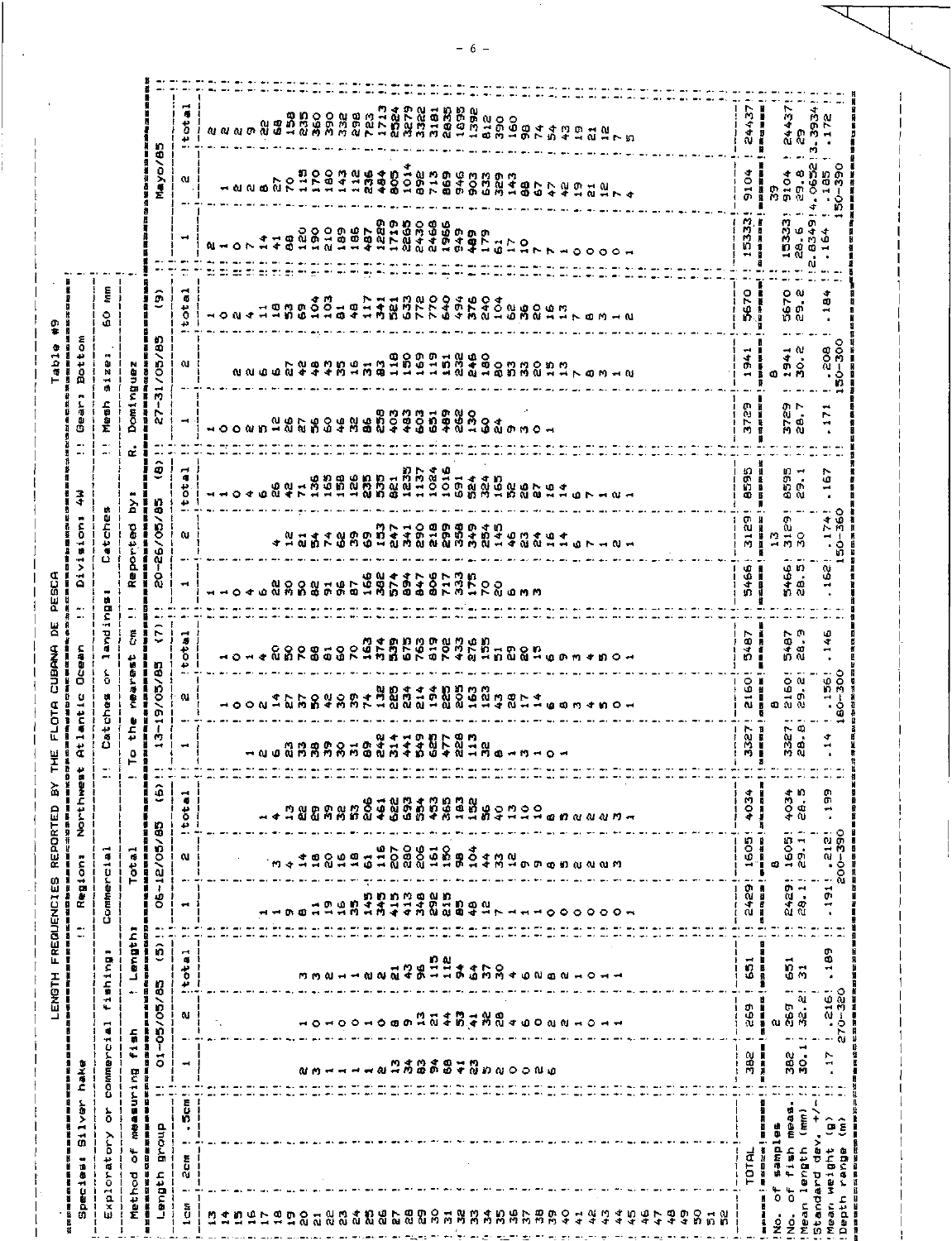| Ê<br>otail<br>۰<br>Ō<br>÷,<br>$\bullet$<br>t.<br>Domingue<br>w<br>÷<br>n<br>Mesh<br>∽<br>¢.<br>я<br>$\overline{\phantom{a}}$<br>٠.<br>11755<br>-----<br>11755<br>29.6<br>2.5061<br>216<br>51511156<br>1967156766<br>196715876768<br>total<br>417184564102<br>$21 - 20$<br>л<br>ተ በ<br>ส่<br>Catche<br>$\begin{array}{r} 3702 \\ 31.2 \\ 4.1302 \\ \hline \end{array}$<br>$\begin{array}{r} 4.1302 \\ 266 \\ 15-330 \end{array}$<br>Σ<br>医白细胞球菌性白细胞<br>3702<br>Junio/85<br>计时间<br>$\begin{smallmatrix} 4&0&0&0&0\\ 4&0&0&0&0\\ 0&0&-1&0&0 \end{smallmatrix}$<br>្រាំង ស្រុក មាន ស្រុក មាន ស្រុក មាន ស្រុក មាន ស្រុក មាន ស្រុក មាន ស្រុក មាន ស្រុក មាន ស្រុក មាន ស្រុក ស្រុក ស្<br>ស្រុក ស្រុក ស្រុក ស្រុក ស្រុក មាន ស្រុក មាន ស្រុក ស្រុក ស្រុក ស្រុក ស្រុក ស្រុក ស្រុក ស្រុក ស្រុក ស្រុក ស្រុក<br>eported<br>m<br>۰<br>N<br>$\frac{4}{1}$<br>$\blacktriangleright$<br>28.9<br> 2.0542<br>  193<br>8053<br><b>8053</b><br>į<br>œ<br>$\overline{\phantom{a}}$<br>mnoo<br>m<br>landings<br>$\blacksquare$<br>$\overline{\phantom{a}}$<br>(12)<br>តិ<br>4282<br>$\frac{3}{2}$<br>F<br>total<br>4282<br>Į<br><b>もんなり こうこうかい あやいいりょう こうしょう こうじょう ありまる おおおおし かんかい しょうこう アイト コココン</b><br>៰៷៓ៜ<br>$\mathbf{D}$<br>Ö.<br>meanest<br>٠<br>Ī<br>30/06/85<br>ĭ<br>$\bullet$<br>ò<br>$5 - 1.35$<br><br>1202<br>1202<br>276<br>精神 明治<br>į<br>ないこと ないこと こうきょう こうきょう しょうかい いんかん いちゅうかい<br>Catches<br>u.<br>C)<br>t,<br>$\bullet$<br>в<br>$\frac{1}{2}$<br>3080!<br>30801<br>man and an<br>175<br>٠<br>Ñ<br>á<br><b>1999</b><br>8994<br>414<br>ងនួក ។<br>ន្ត<br>$\mathbf{1}$<br>$\blacksquare$<br>٥<br>⊢<br>щ.<br>æ.<br>٠<br>(11)<br>⋖<br>÷<br>7<br>187<br>第一章 第一章<br>.<br>ش<br>19.88<br>ង្គាត់<br>ក្នុងមានមាន<br>ស្ថិត្តដំបូង ក្នុងប្រទេសក្នុង<br>181<br>181<br>븅<br>9<br>άt<br>٠<br>$17 - 23/06/85$<br>D.<br>دی<br>$0 - 180$<br>$466$<br>31. 2<br>264<br>Tota<br>466<br>្គុំ<br>ពេលបានបំផ្លូយ។<br>ពេលបានបំផ្លូយនាងបំផុត។<br>I<br>ommercia<br>ω<br>i<br>N<br>0.014<br>m<br>$-340$<br>1348<br>ä<br>$\frac{1}{2}$<br>n<br>N<br>ុត្តព្រឹត្តព្រឹ<br>ព្រឹត្តព្រឹត្តព្រឹត្តព្រឹត្តព្រឹត្តព្រឹត្តព្រឹត្តព្រឹត្តព្រឹត្តព្រឹត្តព្រឹត្តព្រឹត្តព្រឹត្តព្រ<br>ព្រឹត្តព្រឹត្តព្រឹត្តព្រឹត្តព្រឹត្តព្រឹត្តព្រឹត្តព្រឹត្តព្រឹត្តព្រឹត្តព្រឹត្តព្រ<br>ł<br>w<br>÷<br>o.<br>i<br>M<br>44<br>ū<br>自称於國際海道和福州通事長年年後後国語或國<br>03-09/06/85 (10)!<br>! Length<br>5659<br>5659<br>fishing:<br>total<br>235<br>青美な一杯色 ( は) なまま<br>30.2<br>630<br>473<br>656<br>ូង ១<br>ភូមិ ១<br>$\frac{6}{2}$<br>36 <sup>4</sup><br>347<br><b>វង្គុងដូ</b><br>ក្នុងដូត្រូង ។ បំព<br><b>a</b><br>ၛ<br>$\boldsymbol{\mathcal{Z}}$<br>$\vec{a}$<br>$\bullet$<br>ı<br>$\bullet$ .<br>2034!<br>$40 - 330$<br><b>1195</b><br>31.7<br>2034<br>W.<br>$\mathbf{1}$<br>$\vec{a}$<br>$\bullet$<br>measuring fish<br>commerc!<br>3625!<br>$\overline{\phantom{a}}$<br>29.41<br>医胃肠炎<br>$\ddot{a}$<br>T<br>្សី<br>366<br>782<br>698<br>556<br>្លួ<br>ព្រឹត្តិ<br>ដែលដែលដែលកា<br>t es<br>$\frac{1}{4}$<br>ဌ<br>n<br>÷.<br>$\blacksquare$<br>◆<br>۹ğ<br><b>ា</b> ពាប់ <b>០</b> រោ<br>л.<br>$\ddot{ }$<br><b>Them!</b><br>【医自由当时】经常被发生的治疗。<br>$\frac{\zeta}{\zeta}$<br>投气心区<br>$\binom{m}{m}$<br>¥<br>ĝ<br><b>BLoub</b><br>i.<br>$\bullet$<br>Exploratory<br>。<br>UB<br><b>TORS</b><br>$f$ 1sh<br>b<br>Mean length<br>ł<br>Depth range<br>Mean weight<br>TOTAL<br>2cm<br>Length<br>Method<br>医室室室室室室<br>Standard<br>$\frac{1}{\alpha}$<br>č<br>20202020353535885889944444<br>ଌ<br>ង ង<br>444555<br>$\overline{\mathbf{a}}$<br>ó<br>Ž<br>$\frac{1}{2}$<br>$\ddot{ }$ | Species:<br>Ŗ. | Silver Hake |  | Ì. | Regions | Northeat | <b>Atlantic</b> | <b>D</b> cean | .,<br>٠. | Divisions | $\frac{3}{4}$ | ٠.<br>$\bullet$ | ы,<br><b>Gear</b> | Bottom |  |
|--------------------------------------------------------------------------------------------------------------------------------------------------------------------------------------------------------------------------------------------------------------------------------------------------------------------------------------------------------------------------------------------------------------------------------------------------------------------------------------------------------------------------------------------------------------------------------------------------------------------------------------------------------------------------------------------------------------------------------------------------------------------------------------------------------------------------------------------------------------------------------------------------------------------------------------------------------------------------------------------------------------------------------------------------------------------------------------------------------------------------------------------------------------------------------------------------------------------------------------------------------------------------------------------------------------------------------------------------------------------------------------------------------------------------------------------------------------------------------------------------------------------------------------------------------------------------------------------------------------------------------------------------------------------------------------------------------------------------------------------------------------------------------------------------------------------------------------------------------------------------------------------------------------------------------------------------------------------------------------------------------------------------------------------------------------------------------------------------------------------------------------------------------------------------------------------------------------------------------------------------------------------------------------------------------------------------------------------------------------------------------------------------------------------------------------------------------------------------------------------------------------------------------------------------------------------------------------------------------------------------------------------------------------------------------------------------------------------------------------------------------------------------------------------------------------------------------------------------------------------------------------------------------------------------------------------------------------------------------------------------------------------------------------------------------------------------------------------------------------------------------------------------------------------------------------------------------------------------------------------------------------------------------------------------------------------------------------------------------------------------------------------------------------------------------------------------------------------------------------------|----------------|-------------|--|----|---------|----------|-----------------|---------------|----------|-----------|---------------|-----------------|-------------------|--------|--|
|                                                                                                                                                                                                                                                                                                                                                                                                                                                                                                                                                                                                                                                                                                                                                                                                                                                                                                                                                                                                                                                                                                                                                                                                                                                                                                                                                                                                                                                                                                                                                                                                                                                                                                                                                                                                                                                                                                                                                                                                                                                                                                                                                                                                                                                                                                                                                                                                                                                                                                                                                                                                                                                                                                                                                                                                                                                                                                                                                                                                                                                                                                                                                                                                                                                                                                                                                                                                                                                                                            |                |             |  |    |         |          |                 |               |          |           |               |                 |                   |        |  |
|                                                                                                                                                                                                                                                                                                                                                                                                                                                                                                                                                                                                                                                                                                                                                                                                                                                                                                                                                                                                                                                                                                                                                                                                                                                                                                                                                                                                                                                                                                                                                                                                                                                                                                                                                                                                                                                                                                                                                                                                                                                                                                                                                                                                                                                                                                                                                                                                                                                                                                                                                                                                                                                                                                                                                                                                                                                                                                                                                                                                                                                                                                                                                                                                                                                                                                                                                                                                                                                                                            |                |             |  |    |         |          |                 |               |          |           |               |                 |                   |        |  |
|                                                                                                                                                                                                                                                                                                                                                                                                                                                                                                                                                                                                                                                                                                                                                                                                                                                                                                                                                                                                                                                                                                                                                                                                                                                                                                                                                                                                                                                                                                                                                                                                                                                                                                                                                                                                                                                                                                                                                                                                                                                                                                                                                                                                                                                                                                                                                                                                                                                                                                                                                                                                                                                                                                                                                                                                                                                                                                                                                                                                                                                                                                                                                                                                                                                                                                                                                                                                                                                                                            |                |             |  |    |         |          |                 |               |          |           |               |                 |                   |        |  |
|                                                                                                                                                                                                                                                                                                                                                                                                                                                                                                                                                                                                                                                                                                                                                                                                                                                                                                                                                                                                                                                                                                                                                                                                                                                                                                                                                                                                                                                                                                                                                                                                                                                                                                                                                                                                                                                                                                                                                                                                                                                                                                                                                                                                                                                                                                                                                                                                                                                                                                                                                                                                                                                                                                                                                                                                                                                                                                                                                                                                                                                                                                                                                                                                                                                                                                                                                                                                                                                                                            | $1 \text{cm}$  |             |  |    |         |          |                 |               |          |           |               |                 |                   |        |  |
|                                                                                                                                                                                                                                                                                                                                                                                                                                                                                                                                                                                                                                                                                                                                                                                                                                                                                                                                                                                                                                                                                                                                                                                                                                                                                                                                                                                                                                                                                                                                                                                                                                                                                                                                                                                                                                                                                                                                                                                                                                                                                                                                                                                                                                                                                                                                                                                                                                                                                                                                                                                                                                                                                                                                                                                                                                                                                                                                                                                                                                                                                                                                                                                                                                                                                                                                                                                                                                                                                            |                |             |  |    |         |          |                 |               |          |           |               |                 |                   |        |  |
|                                                                                                                                                                                                                                                                                                                                                                                                                                                                                                                                                                                                                                                                                                                                                                                                                                                                                                                                                                                                                                                                                                                                                                                                                                                                                                                                                                                                                                                                                                                                                                                                                                                                                                                                                                                                                                                                                                                                                                                                                                                                                                                                                                                                                                                                                                                                                                                                                                                                                                                                                                                                                                                                                                                                                                                                                                                                                                                                                                                                                                                                                                                                                                                                                                                                                                                                                                                                                                                                                            |                |             |  |    |         |          |                 |               |          |           |               |                 |                   |        |  |
|                                                                                                                                                                                                                                                                                                                                                                                                                                                                                                                                                                                                                                                                                                                                                                                                                                                                                                                                                                                                                                                                                                                                                                                                                                                                                                                                                                                                                                                                                                                                                                                                                                                                                                                                                                                                                                                                                                                                                                                                                                                                                                                                                                                                                                                                                                                                                                                                                                                                                                                                                                                                                                                                                                                                                                                                                                                                                                                                                                                                                                                                                                                                                                                                                                                                                                                                                                                                                                                                                            |                |             |  |    |         |          |                 |               |          |           |               |                 |                   |        |  |
|                                                                                                                                                                                                                                                                                                                                                                                                                                                                                                                                                                                                                                                                                                                                                                                                                                                                                                                                                                                                                                                                                                                                                                                                                                                                                                                                                                                                                                                                                                                                                                                                                                                                                                                                                                                                                                                                                                                                                                                                                                                                                                                                                                                                                                                                                                                                                                                                                                                                                                                                                                                                                                                                                                                                                                                                                                                                                                                                                                                                                                                                                                                                                                                                                                                                                                                                                                                                                                                                                            |                |             |  |    |         |          |                 |               |          |           |               |                 |                   |        |  |
|                                                                                                                                                                                                                                                                                                                                                                                                                                                                                                                                                                                                                                                                                                                                                                                                                                                                                                                                                                                                                                                                                                                                                                                                                                                                                                                                                                                                                                                                                                                                                                                                                                                                                                                                                                                                                                                                                                                                                                                                                                                                                                                                                                                                                                                                                                                                                                                                                                                                                                                                                                                                                                                                                                                                                                                                                                                                                                                                                                                                                                                                                                                                                                                                                                                                                                                                                                                                                                                                                            |                |             |  |    |         |          |                 |               |          |           |               |                 |                   |        |  |
|                                                                                                                                                                                                                                                                                                                                                                                                                                                                                                                                                                                                                                                                                                                                                                                                                                                                                                                                                                                                                                                                                                                                                                                                                                                                                                                                                                                                                                                                                                                                                                                                                                                                                                                                                                                                                                                                                                                                                                                                                                                                                                                                                                                                                                                                                                                                                                                                                                                                                                                                                                                                                                                                                                                                                                                                                                                                                                                                                                                                                                                                                                                                                                                                                                                                                                                                                                                                                                                                                            |                |             |  |    |         |          |                 |               |          |           |               |                 |                   |        |  |
|                                                                                                                                                                                                                                                                                                                                                                                                                                                                                                                                                                                                                                                                                                                                                                                                                                                                                                                                                                                                                                                                                                                                                                                                                                                                                                                                                                                                                                                                                                                                                                                                                                                                                                                                                                                                                                                                                                                                                                                                                                                                                                                                                                                                                                                                                                                                                                                                                                                                                                                                                                                                                                                                                                                                                                                                                                                                                                                                                                                                                                                                                                                                                                                                                                                                                                                                                                                                                                                                                            |                |             |  |    |         |          |                 |               |          |           |               |                 |                   |        |  |
|                                                                                                                                                                                                                                                                                                                                                                                                                                                                                                                                                                                                                                                                                                                                                                                                                                                                                                                                                                                                                                                                                                                                                                                                                                                                                                                                                                                                                                                                                                                                                                                                                                                                                                                                                                                                                                                                                                                                                                                                                                                                                                                                                                                                                                                                                                                                                                                                                                                                                                                                                                                                                                                                                                                                                                                                                                                                                                                                                                                                                                                                                                                                                                                                                                                                                                                                                                                                                                                                                            |                |             |  |    |         |          |                 |               |          |           |               |                 |                   |        |  |
|                                                                                                                                                                                                                                                                                                                                                                                                                                                                                                                                                                                                                                                                                                                                                                                                                                                                                                                                                                                                                                                                                                                                                                                                                                                                                                                                                                                                                                                                                                                                                                                                                                                                                                                                                                                                                                                                                                                                                                                                                                                                                                                                                                                                                                                                                                                                                                                                                                                                                                                                                                                                                                                                                                                                                                                                                                                                                                                                                                                                                                                                                                                                                                                                                                                                                                                                                                                                                                                                                            |                |             |  |    |         |          |                 |               |          |           |               |                 |                   |        |  |
|                                                                                                                                                                                                                                                                                                                                                                                                                                                                                                                                                                                                                                                                                                                                                                                                                                                                                                                                                                                                                                                                                                                                                                                                                                                                                                                                                                                                                                                                                                                                                                                                                                                                                                                                                                                                                                                                                                                                                                                                                                                                                                                                                                                                                                                                                                                                                                                                                                                                                                                                                                                                                                                                                                                                                                                                                                                                                                                                                                                                                                                                                                                                                                                                                                                                                                                                                                                                                                                                                            |                |             |  |    |         |          |                 |               |          |           |               |                 |                   |        |  |
|                                                                                                                                                                                                                                                                                                                                                                                                                                                                                                                                                                                                                                                                                                                                                                                                                                                                                                                                                                                                                                                                                                                                                                                                                                                                                                                                                                                                                                                                                                                                                                                                                                                                                                                                                                                                                                                                                                                                                                                                                                                                                                                                                                                                                                                                                                                                                                                                                                                                                                                                                                                                                                                                                                                                                                                                                                                                                                                                                                                                                                                                                                                                                                                                                                                                                                                                                                                                                                                                                            |                |             |  |    |         |          |                 |               |          |           |               |                 |                   |        |  |
|                                                                                                                                                                                                                                                                                                                                                                                                                                                                                                                                                                                                                                                                                                                                                                                                                                                                                                                                                                                                                                                                                                                                                                                                                                                                                                                                                                                                                                                                                                                                                                                                                                                                                                                                                                                                                                                                                                                                                                                                                                                                                                                                                                                                                                                                                                                                                                                                                                                                                                                                                                                                                                                                                                                                                                                                                                                                                                                                                                                                                                                                                                                                                                                                                                                                                                                                                                                                                                                                                            |                |             |  |    |         |          |                 |               |          |           |               |                 |                   |        |  |
|                                                                                                                                                                                                                                                                                                                                                                                                                                                                                                                                                                                                                                                                                                                                                                                                                                                                                                                                                                                                                                                                                                                                                                                                                                                                                                                                                                                                                                                                                                                                                                                                                                                                                                                                                                                                                                                                                                                                                                                                                                                                                                                                                                                                                                                                                                                                                                                                                                                                                                                                                                                                                                                                                                                                                                                                                                                                                                                                                                                                                                                                                                                                                                                                                                                                                                                                                                                                                                                                                            |                |             |  |    |         |          |                 |               |          |           |               |                 |                   |        |  |
|                                                                                                                                                                                                                                                                                                                                                                                                                                                                                                                                                                                                                                                                                                                                                                                                                                                                                                                                                                                                                                                                                                                                                                                                                                                                                                                                                                                                                                                                                                                                                                                                                                                                                                                                                                                                                                                                                                                                                                                                                                                                                                                                                                                                                                                                                                                                                                                                                                                                                                                                                                                                                                                                                                                                                                                                                                                                                                                                                                                                                                                                                                                                                                                                                                                                                                                                                                                                                                                                                            |                |             |  |    |         |          |                 |               |          |           |               |                 |                   |        |  |
|                                                                                                                                                                                                                                                                                                                                                                                                                                                                                                                                                                                                                                                                                                                                                                                                                                                                                                                                                                                                                                                                                                                                                                                                                                                                                                                                                                                                                                                                                                                                                                                                                                                                                                                                                                                                                                                                                                                                                                                                                                                                                                                                                                                                                                                                                                                                                                                                                                                                                                                                                                                                                                                                                                                                                                                                                                                                                                                                                                                                                                                                                                                                                                                                                                                                                                                                                                                                                                                                                            |                |             |  |    |         |          |                 |               |          |           |               |                 |                   |        |  |
|                                                                                                                                                                                                                                                                                                                                                                                                                                                                                                                                                                                                                                                                                                                                                                                                                                                                                                                                                                                                                                                                                                                                                                                                                                                                                                                                                                                                                                                                                                                                                                                                                                                                                                                                                                                                                                                                                                                                                                                                                                                                                                                                                                                                                                                                                                                                                                                                                                                                                                                                                                                                                                                                                                                                                                                                                                                                                                                                                                                                                                                                                                                                                                                                                                                                                                                                                                                                                                                                                            |                |             |  |    |         |          |                 |               |          |           |               |                 |                   |        |  |
|                                                                                                                                                                                                                                                                                                                                                                                                                                                                                                                                                                                                                                                                                                                                                                                                                                                                                                                                                                                                                                                                                                                                                                                                                                                                                                                                                                                                                                                                                                                                                                                                                                                                                                                                                                                                                                                                                                                                                                                                                                                                                                                                                                                                                                                                                                                                                                                                                                                                                                                                                                                                                                                                                                                                                                                                                                                                                                                                                                                                                                                                                                                                                                                                                                                                                                                                                                                                                                                                                            |                |             |  |    |         |          |                 |               |          |           |               |                 |                   |        |  |
|                                                                                                                                                                                                                                                                                                                                                                                                                                                                                                                                                                                                                                                                                                                                                                                                                                                                                                                                                                                                                                                                                                                                                                                                                                                                                                                                                                                                                                                                                                                                                                                                                                                                                                                                                                                                                                                                                                                                                                                                                                                                                                                                                                                                                                                                                                                                                                                                                                                                                                                                                                                                                                                                                                                                                                                                                                                                                                                                                                                                                                                                                                                                                                                                                                                                                                                                                                                                                                                                                            |                |             |  |    |         |          |                 |               |          |           |               |                 |                   |        |  |
|                                                                                                                                                                                                                                                                                                                                                                                                                                                                                                                                                                                                                                                                                                                                                                                                                                                                                                                                                                                                                                                                                                                                                                                                                                                                                                                                                                                                                                                                                                                                                                                                                                                                                                                                                                                                                                                                                                                                                                                                                                                                                                                                                                                                                                                                                                                                                                                                                                                                                                                                                                                                                                                                                                                                                                                                                                                                                                                                                                                                                                                                                                                                                                                                                                                                                                                                                                                                                                                                                            |                |             |  |    |         |          |                 |               |          |           |               |                 |                   |        |  |
|                                                                                                                                                                                                                                                                                                                                                                                                                                                                                                                                                                                                                                                                                                                                                                                                                                                                                                                                                                                                                                                                                                                                                                                                                                                                                                                                                                                                                                                                                                                                                                                                                                                                                                                                                                                                                                                                                                                                                                                                                                                                                                                                                                                                                                                                                                                                                                                                                                                                                                                                                                                                                                                                                                                                                                                                                                                                                                                                                                                                                                                                                                                                                                                                                                                                                                                                                                                                                                                                                            |                |             |  |    |         |          |                 |               |          |           |               |                 |                   |        |  |
|                                                                                                                                                                                                                                                                                                                                                                                                                                                                                                                                                                                                                                                                                                                                                                                                                                                                                                                                                                                                                                                                                                                                                                                                                                                                                                                                                                                                                                                                                                                                                                                                                                                                                                                                                                                                                                                                                                                                                                                                                                                                                                                                                                                                                                                                                                                                                                                                                                                                                                                                                                                                                                                                                                                                                                                                                                                                                                                                                                                                                                                                                                                                                                                                                                                                                                                                                                                                                                                                                            |                |             |  |    |         |          |                 |               |          |           |               |                 |                   |        |  |
|                                                                                                                                                                                                                                                                                                                                                                                                                                                                                                                                                                                                                                                                                                                                                                                                                                                                                                                                                                                                                                                                                                                                                                                                                                                                                                                                                                                                                                                                                                                                                                                                                                                                                                                                                                                                                                                                                                                                                                                                                                                                                                                                                                                                                                                                                                                                                                                                                                                                                                                                                                                                                                                                                                                                                                                                                                                                                                                                                                                                                                                                                                                                                                                                                                                                                                                                                                                                                                                                                            |                |             |  |    |         |          |                 |               |          |           |               |                 |                   |        |  |
|                                                                                                                                                                                                                                                                                                                                                                                                                                                                                                                                                                                                                                                                                                                                                                                                                                                                                                                                                                                                                                                                                                                                                                                                                                                                                                                                                                                                                                                                                                                                                                                                                                                                                                                                                                                                                                                                                                                                                                                                                                                                                                                                                                                                                                                                                                                                                                                                                                                                                                                                                                                                                                                                                                                                                                                                                                                                                                                                                                                                                                                                                                                                                                                                                                                                                                                                                                                                                                                                                            |                |             |  |    |         |          |                 |               |          |           |               |                 |                   |        |  |
|                                                                                                                                                                                                                                                                                                                                                                                                                                                                                                                                                                                                                                                                                                                                                                                                                                                                                                                                                                                                                                                                                                                                                                                                                                                                                                                                                                                                                                                                                                                                                                                                                                                                                                                                                                                                                                                                                                                                                                                                                                                                                                                                                                                                                                                                                                                                                                                                                                                                                                                                                                                                                                                                                                                                                                                                                                                                                                                                                                                                                                                                                                                                                                                                                                                                                                                                                                                                                                                                                            |                |             |  |    |         |          |                 |               |          |           |               |                 |                   |        |  |
|                                                                                                                                                                                                                                                                                                                                                                                                                                                                                                                                                                                                                                                                                                                                                                                                                                                                                                                                                                                                                                                                                                                                                                                                                                                                                                                                                                                                                                                                                                                                                                                                                                                                                                                                                                                                                                                                                                                                                                                                                                                                                                                                                                                                                                                                                                                                                                                                                                                                                                                                                                                                                                                                                                                                                                                                                                                                                                                                                                                                                                                                                                                                                                                                                                                                                                                                                                                                                                                                                            |                |             |  |    |         |          |                 |               |          |           |               |                 |                   |        |  |
|                                                                                                                                                                                                                                                                                                                                                                                                                                                                                                                                                                                                                                                                                                                                                                                                                                                                                                                                                                                                                                                                                                                                                                                                                                                                                                                                                                                                                                                                                                                                                                                                                                                                                                                                                                                                                                                                                                                                                                                                                                                                                                                                                                                                                                                                                                                                                                                                                                                                                                                                                                                                                                                                                                                                                                                                                                                                                                                                                                                                                                                                                                                                                                                                                                                                                                                                                                                                                                                                                            |                |             |  |    |         |          |                 |               |          |           |               |                 |                   |        |  |
|                                                                                                                                                                                                                                                                                                                                                                                                                                                                                                                                                                                                                                                                                                                                                                                                                                                                                                                                                                                                                                                                                                                                                                                                                                                                                                                                                                                                                                                                                                                                                                                                                                                                                                                                                                                                                                                                                                                                                                                                                                                                                                                                                                                                                                                                                                                                                                                                                                                                                                                                                                                                                                                                                                                                                                                                                                                                                                                                                                                                                                                                                                                                                                                                                                                                                                                                                                                                                                                                                            |                |             |  |    |         |          |                 |               |          |           |               |                 |                   |        |  |
|                                                                                                                                                                                                                                                                                                                                                                                                                                                                                                                                                                                                                                                                                                                                                                                                                                                                                                                                                                                                                                                                                                                                                                                                                                                                                                                                                                                                                                                                                                                                                                                                                                                                                                                                                                                                                                                                                                                                                                                                                                                                                                                                                                                                                                                                                                                                                                                                                                                                                                                                                                                                                                                                                                                                                                                                                                                                                                                                                                                                                                                                                                                                                                                                                                                                                                                                                                                                                                                                                            |                |             |  |    |         |          |                 |               |          |           |               |                 |                   |        |  |
|                                                                                                                                                                                                                                                                                                                                                                                                                                                                                                                                                                                                                                                                                                                                                                                                                                                                                                                                                                                                                                                                                                                                                                                                                                                                                                                                                                                                                                                                                                                                                                                                                                                                                                                                                                                                                                                                                                                                                                                                                                                                                                                                                                                                                                                                                                                                                                                                                                                                                                                                                                                                                                                                                                                                                                                                                                                                                                                                                                                                                                                                                                                                                                                                                                                                                                                                                                                                                                                                                            |                |             |  |    |         |          |                 |               |          |           |               |                 |                   |        |  |
|                                                                                                                                                                                                                                                                                                                                                                                                                                                                                                                                                                                                                                                                                                                                                                                                                                                                                                                                                                                                                                                                                                                                                                                                                                                                                                                                                                                                                                                                                                                                                                                                                                                                                                                                                                                                                                                                                                                                                                                                                                                                                                                                                                                                                                                                                                                                                                                                                                                                                                                                                                                                                                                                                                                                                                                                                                                                                                                                                                                                                                                                                                                                                                                                                                                                                                                                                                                                                                                                                            |                |             |  |    |         |          |                 |               |          |           |               |                 |                   |        |  |
|                                                                                                                                                                                                                                                                                                                                                                                                                                                                                                                                                                                                                                                                                                                                                                                                                                                                                                                                                                                                                                                                                                                                                                                                                                                                                                                                                                                                                                                                                                                                                                                                                                                                                                                                                                                                                                                                                                                                                                                                                                                                                                                                                                                                                                                                                                                                                                                                                                                                                                                                                                                                                                                                                                                                                                                                                                                                                                                                                                                                                                                                                                                                                                                                                                                                                                                                                                                                                                                                                            |                |             |  |    |         |          |                 |               |          |           |               |                 |                   |        |  |
|                                                                                                                                                                                                                                                                                                                                                                                                                                                                                                                                                                                                                                                                                                                                                                                                                                                                                                                                                                                                                                                                                                                                                                                                                                                                                                                                                                                                                                                                                                                                                                                                                                                                                                                                                                                                                                                                                                                                                                                                                                                                                                                                                                                                                                                                                                                                                                                                                                                                                                                                                                                                                                                                                                                                                                                                                                                                                                                                                                                                                                                                                                                                                                                                                                                                                                                                                                                                                                                                                            |                |             |  |    |         |          |                 |               |          |           |               |                 |                   |        |  |
|                                                                                                                                                                                                                                                                                                                                                                                                                                                                                                                                                                                                                                                                                                                                                                                                                                                                                                                                                                                                                                                                                                                                                                                                                                                                                                                                                                                                                                                                                                                                                                                                                                                                                                                                                                                                                                                                                                                                                                                                                                                                                                                                                                                                                                                                                                                                                                                                                                                                                                                                                                                                                                                                                                                                                                                                                                                                                                                                                                                                                                                                                                                                                                                                                                                                                                                                                                                                                                                                                            |                |             |  |    |         |          |                 |               |          |           |               |                 |                   |        |  |
|                                                                                                                                                                                                                                                                                                                                                                                                                                                                                                                                                                                                                                                                                                                                                                                                                                                                                                                                                                                                                                                                                                                                                                                                                                                                                                                                                                                                                                                                                                                                                                                                                                                                                                                                                                                                                                                                                                                                                                                                                                                                                                                                                                                                                                                                                                                                                                                                                                                                                                                                                                                                                                                                                                                                                                                                                                                                                                                                                                                                                                                                                                                                                                                                                                                                                                                                                                                                                                                                                            |                |             |  |    |         |          |                 |               |          |           |               |                 |                   |        |  |
|                                                                                                                                                                                                                                                                                                                                                                                                                                                                                                                                                                                                                                                                                                                                                                                                                                                                                                                                                                                                                                                                                                                                                                                                                                                                                                                                                                                                                                                                                                                                                                                                                                                                                                                                                                                                                                                                                                                                                                                                                                                                                                                                                                                                                                                                                                                                                                                                                                                                                                                                                                                                                                                                                                                                                                                                                                                                                                                                                                                                                                                                                                                                                                                                                                                                                                                                                                                                                                                                                            |                |             |  |    |         |          |                 |               |          |           |               |                 |                   |        |  |
|                                                                                                                                                                                                                                                                                                                                                                                                                                                                                                                                                                                                                                                                                                                                                                                                                                                                                                                                                                                                                                                                                                                                                                                                                                                                                                                                                                                                                                                                                                                                                                                                                                                                                                                                                                                                                                                                                                                                                                                                                                                                                                                                                                                                                                                                                                                                                                                                                                                                                                                                                                                                                                                                                                                                                                                                                                                                                                                                                                                                                                                                                                                                                                                                                                                                                                                                                                                                                                                                                            |                |             |  |    |         |          |                 |               |          |           |               |                 |                   |        |  |
|                                                                                                                                                                                                                                                                                                                                                                                                                                                                                                                                                                                                                                                                                                                                                                                                                                                                                                                                                                                                                                                                                                                                                                                                                                                                                                                                                                                                                                                                                                                                                                                                                                                                                                                                                                                                                                                                                                                                                                                                                                                                                                                                                                                                                                                                                                                                                                                                                                                                                                                                                                                                                                                                                                                                                                                                                                                                                                                                                                                                                                                                                                                                                                                                                                                                                                                                                                                                                                                                                            |                |             |  |    |         |          |                 |               |          |           |               |                 |                   |        |  |
|                                                                                                                                                                                                                                                                                                                                                                                                                                                                                                                                                                                                                                                                                                                                                                                                                                                                                                                                                                                                                                                                                                                                                                                                                                                                                                                                                                                                                                                                                                                                                                                                                                                                                                                                                                                                                                                                                                                                                                                                                                                                                                                                                                                                                                                                                                                                                                                                                                                                                                                                                                                                                                                                                                                                                                                                                                                                                                                                                                                                                                                                                                                                                                                                                                                                                                                                                                                                                                                                                            |                |             |  |    |         |          |                 |               |          |           |               |                 |                   |        |  |
|                                                                                                                                                                                                                                                                                                                                                                                                                                                                                                                                                                                                                                                                                                                                                                                                                                                                                                                                                                                                                                                                                                                                                                                                                                                                                                                                                                                                                                                                                                                                                                                                                                                                                                                                                                                                                                                                                                                                                                                                                                                                                                                                                                                                                                                                                                                                                                                                                                                                                                                                                                                                                                                                                                                                                                                                                                                                                                                                                                                                                                                                                                                                                                                                                                                                                                                                                                                                                                                                                            |                |             |  |    |         |          |                 |               |          |           |               |                 |                   |        |  |

 $1 - 7 -$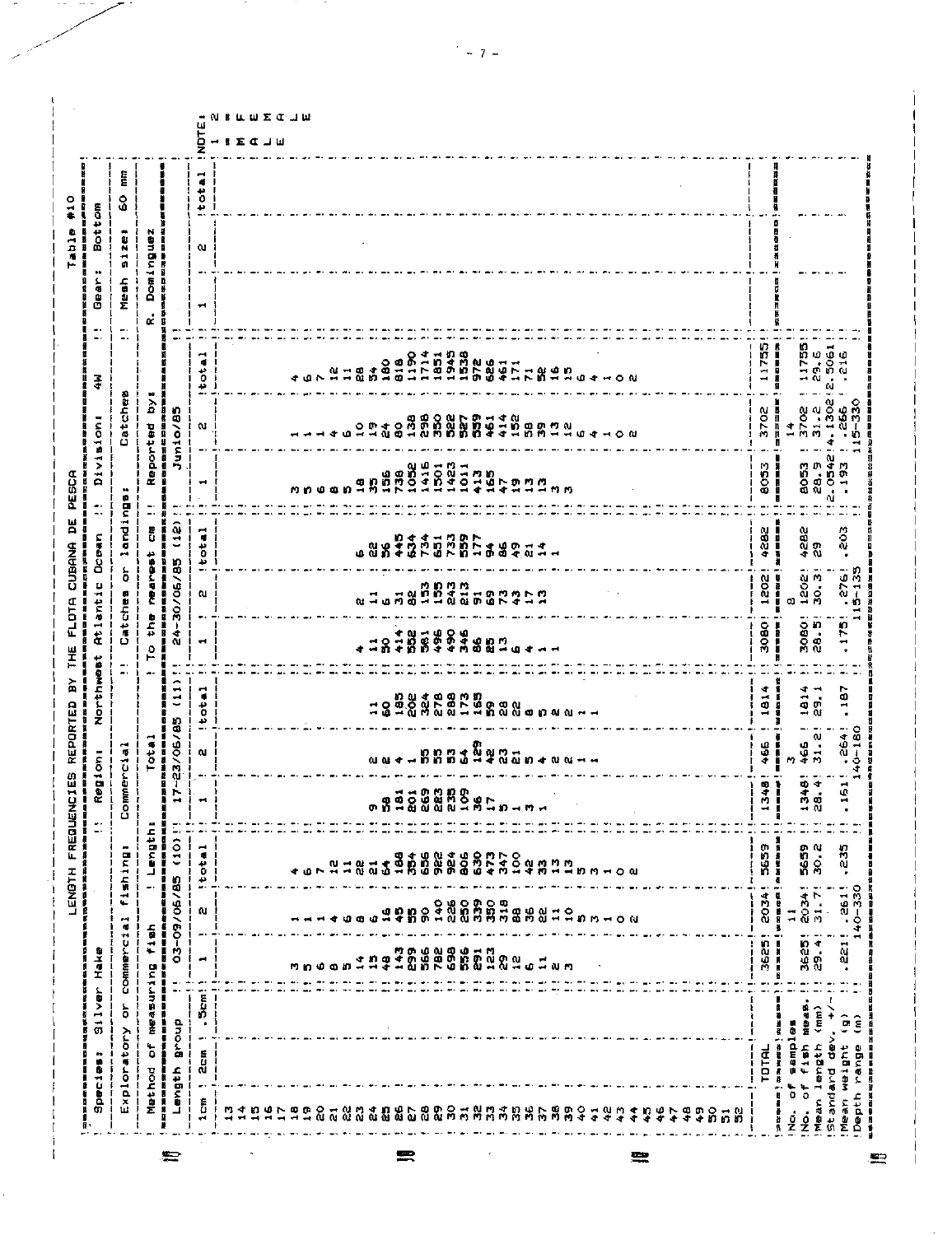| <b>fishing:</b>             |                                                                            |
|-----------------------------|----------------------------------------------------------------------------|
|                             | Commercial                                                                 |
| Total                       | t Lengthi                                                                  |
| i<br>Nacional<br>神田 甘 野 野 野 | 01-07/07/85 (13)!<br>物理科学科学研究所の理解を受ける研究所                                   |
| Itotal<br>u.                | $\blacktriangleright$<br>Î.<br>$\mathbf{I}$<br>$\mathbb{Z}^*$              |
|                             |                                                                            |
|                             |                                                                            |
|                             |                                                                            |
|                             | 1.826:2.354:2.2844<br>1929:2.354:2.2844<br>1929:217: 198:3844<br>10-220:20 |
|                             | ÷                                                                          |
|                             |                                                                            |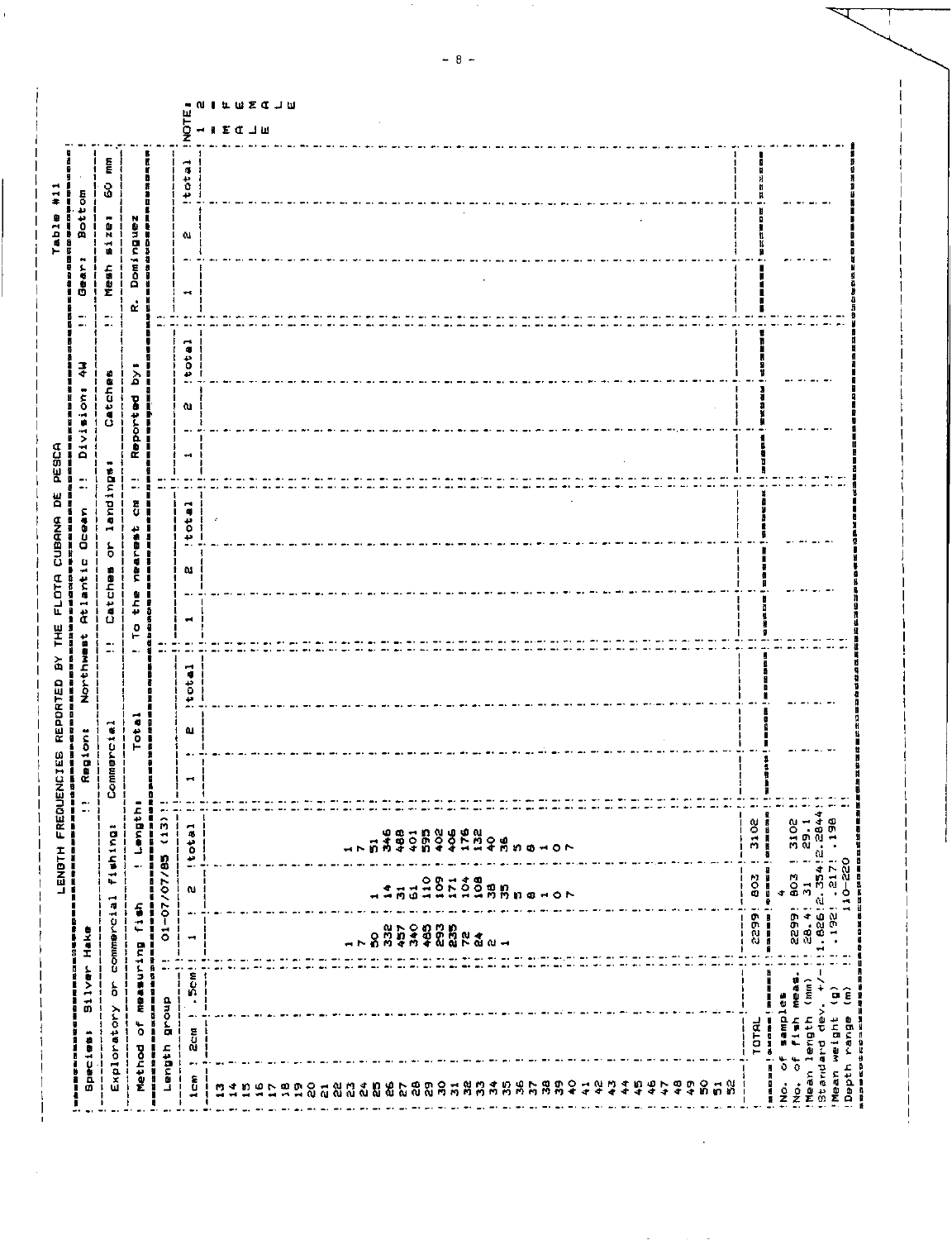|                         | CUB.3                    |               |               |     |                 |               |               |                |               |    |      |     |                                                                                                                |               |     |    |        |    |    |               |                |       |     |  |                 |  |  |                                                            |   |            |      |             |                |    |                |            |     |            |    |         |    |                |            |
|-------------------------|--------------------------|---------------|---------------|-----|-----------------|---------------|---------------|----------------|---------------|----|------|-----|----------------------------------------------------------------------------------------------------------------|---------------|-----|----|--------|----|----|---------------|----------------|-------|-----|--|-----------------|--|--|------------------------------------------------------------|---|------------|------|-------------|----------------|----|----------------|------------|-----|------------|----|---------|----|----------------|------------|
|                         |                          |               |               |     |                 | ងសសាក         |               | n              |               |    |      |     | <b>1000000000000000000000000000000000</b>                                                                      |               |     |    |        |    |    |               |                |       |     |  |                 |  |  |                                                            |   | $-100-0$   |      |             |                |    |                |            |     |            |    |         |    |                |            |
|                         | $CUB$ , $2$              |               |               |     |                 |               |               |                |               |    |      |     |                                                                                                                |               |     |    |        |    |    |               |                |       |     |  |                 |  |  | <b>NNNHNNN+MNHNNM4DN++++DDDHD+</b>                         |   |            |      |             |                |    |                |            |     |            |    |         |    |                |            |
|                         | 20B.1                    |               |               |     |                 |               |               |                |               |    |      |     | ิญญญญญผ⊣ญญ⊶                                                                                                    |               |     |    |        |    |    |               |                | $N -$ |     |  | <b>HHM44M44</b> |  |  |                                                            |   |            |      |             |                |    |                |            |     |            |    |         |    |                |            |
|                         | USSR                     |               |               |     |                 |               |               |                |               |    |      |     | <b>WAAMOO WAAMAMOO MAMO HIMHAMHAMHU HUAWAAWAA</b>                                                              |               |     |    |        |    |    |               |                |       |     |  |                 |  |  |                                                            |   | មហ្ថត្រួចម |      |             |                |    |                |            |     |            |    |         |    |                |            |
|                         | CRND.                    |               |               |     |                 |               |               |                |               |    |      |     |                                                                                                                |               |     |    |        |    |    |               |                |       |     |  |                 |  |  |                                                            |   |            |      |             |                |    |                |            |     |            |    |         |    |                |            |
|                         |                          | $\frac{8}{3}$ | 220           | δo  | $\frac{38}{29}$ |               | 140           | $\overline{5}$ | $\frac{3}{4}$ |    |      |     | <u>ទី៩ទ្រនននទីទទនននុក្ខទេសីទីនទទទនិទ័ននិត្តិមន្ទននិត្តិននិន្ទននិន្ទនទីន</u>                                    |               |     |    |        |    |    |               |                |       |     |  |                 |  |  |                                                            |   |            |      |             |                |    |                |            |     |            |    |         |    |                |            |
|                         | subten usbuen            |               |               |     |                 |               |               |                |               |    |      |     | ដន្តដូន្ន និន្នដូចខ្លួនដូចដូចន្ត្រីដូចន្ទ្រីន្ទ្រីន្ទ្រីន្ទ្រីន្ទ្រីន្ទ្រីន្ទ្រីន្ទ្រីន្ទ្រីន្ទ្រីន្ទ្រីន្ទ្រី |               |     |    |        |    |    |               |                |       |     |  |                 |  |  |                                                            |   |            |      |             |                |    |                |            |     |            |    |         |    | ရွက္           |            |
|                         | ă<br>Sex                 |               |               |     |                 |               |               |                |               |    |      |     | - 0 0 0 0 0 0 0 0 0 0 0 0 - 0 0 0 - 0 0 - 0 0                                                                  |               |     |    |        |    |    |               |                |       |     |  |                 |  |  |                                                            |   |            |      |             |                |    |                | សសសសសសសស   |     |            |    |         |    |                |            |
|                         | Fishe<br>t er            | ÷             | $\mathbf{r}$  | 76  |                 | 5.8           |               | S.             |               | មា | n ti | 8 m |                                                                                                                | $\frac{8}{9}$ |     |    | 938638 |    |    | $\frac{1}{2}$ | $154$<br>$128$ |       |     |  |                 |  |  | <b>OSSANSO COORDINATION</b>                                |   |            |      | <b>3985</b> |                |    |                | у.         |     | 534        |    |         | မိ | œ              |            |
| $\frac{5}{1}$           | m<br>er<br>S             |               |               |     |                 |               |               |                |               |    |      |     |                                                                                                                |               |     |    |        |    |    |               |                |       |     |  |                 |  |  |                                                            |   |            |      |             |                |    |                |            |     |            |    |         |    |                |            |
| April-May,              | CUB. 2                   | 30 st         |               |     |                 |               |               |                |               |    |      |     |                                                                                                                |               |     |    |        |    |    |               |                |       |     |  |                 |  |  | Demnanthoundae Doadwate                                    |   |            |      |             |                |    |                |            |     |            |    | すすめのすねす |    |                |            |
|                         | EJB.                     | -s            | ≮             |     | ÷               | đ             | ю             | m              |               |    |      |     | ពេត្តពេលសង                                                                                                     |               |     | υR |        |    |    |               |                |       |     |  |                 |  |  | កស្ទន់ពេលទេពលថ្ងៃ                                          |   | រពេល       |      |             |                |    |                |            |     |            |    |         |    |                |            |
| Canada, Cuba, USSR.     | USSR                     | v)            |               |     |                 |               |               |                |               |    |      |     | - 63                                                                                                           | ณ             | n e | ەت |        |    |    | m             |                |       |     |  |                 |  |  | すなりすりすすりすりりすりりす                                            |   |            | מ תו |             | ⊀              | ΜM |                | 计附约的       |     |            |    | -1 N    |    | ÷              | 17 4       |
|                         | CAND.                    | n             | ◆             |     |                 |               |               |                |               |    |      |     |                                                                                                                |               |     | uΩ | ه      |    | œ. |               |                | m     |     |  | ងកាសាងមាង       |  |  | w<br>ю                                                     | ∢ | 30 D       |      |             |                |    |                |            |     |            |    | ∢ងតេថាព |    |                |            |
| Sample.                 | auBren                   | <b>SOC</b>    |               | 145 |                 | $\frac{8}{3}$ | $\frac{8}{9}$ |                |               |    |      |     | ្ត ខេត្ត ខេត្ត ខេត្ត ខេត្ត ខេត្ត ខេត្ត ខេត្ត<br>សូមសូម ក្តី មិនសូម ក្នុង មិនសូម ខេត្ត ខេត្ត                    |               |     |    |        |    |    |               | 140<br>္ႀ      |       | 155 |  | 1522222         |  |  | និងដូចខ្លួន<br>ក្នុងដូចខ្លួន                               |   |            |      | 135         | $140$<br>$155$ |    |                | 190        | 149 | 195<br>125 |    | 5 S     |    | $\frac{6}{10}$ | 180<br>160 |
| Otoliths                | dith<br>$\sum_{i=1}^{n}$ | 高             | $\frac{1}{2}$ | Я   | $\overline{p}$  | $\vec{p}$     | B             | 古              | n n           |    |      |     | 38588888888                                                                                                    |               |     |    |        |    |    |               |                |       |     |  |                 |  |  | <b># สุทิ</b> ยูลิติตและมีสุทิตและมีสุทิตและมีสุทิตและมีสุ |   |            |      |             |                |    |                |            |     |            |    |         |    |                | នី និ      |
|                         | ┙<br>$\tilde{\hat{u}}$   |               |               |     |                 |               |               |                |               |    |      |     |                                                                                                                |               |     |    |        |    |    |               |                |       |     |  |                 |  |  |                                                            |   |            |      |             |                |    |                |            |     |            |    |         |    |                |            |
| Table #12<br>Exchange ( | Ú.<br>普马<br>٠÷٩<br>Ц.    |               |               |     |                 |               |               |                |               |    |      |     |                                                                                                                |               | りのレ | Ф  | ள      | S. | ដ  | 음음            |                |       |     |  |                 |  |  | <b><i># បួងស្រួតទី១៩និងទី១៩ ឆ្នាំ ១៩</i></b>               |   |            |      | ΣŚ,         | ွ              | ÷  | 4 <sup>2</sup> | $4\degree$ | 4   | ÷          | ٠Q | ÷       | æ  | o<br>÷         | ន្ទីក្     |

 $-9 -$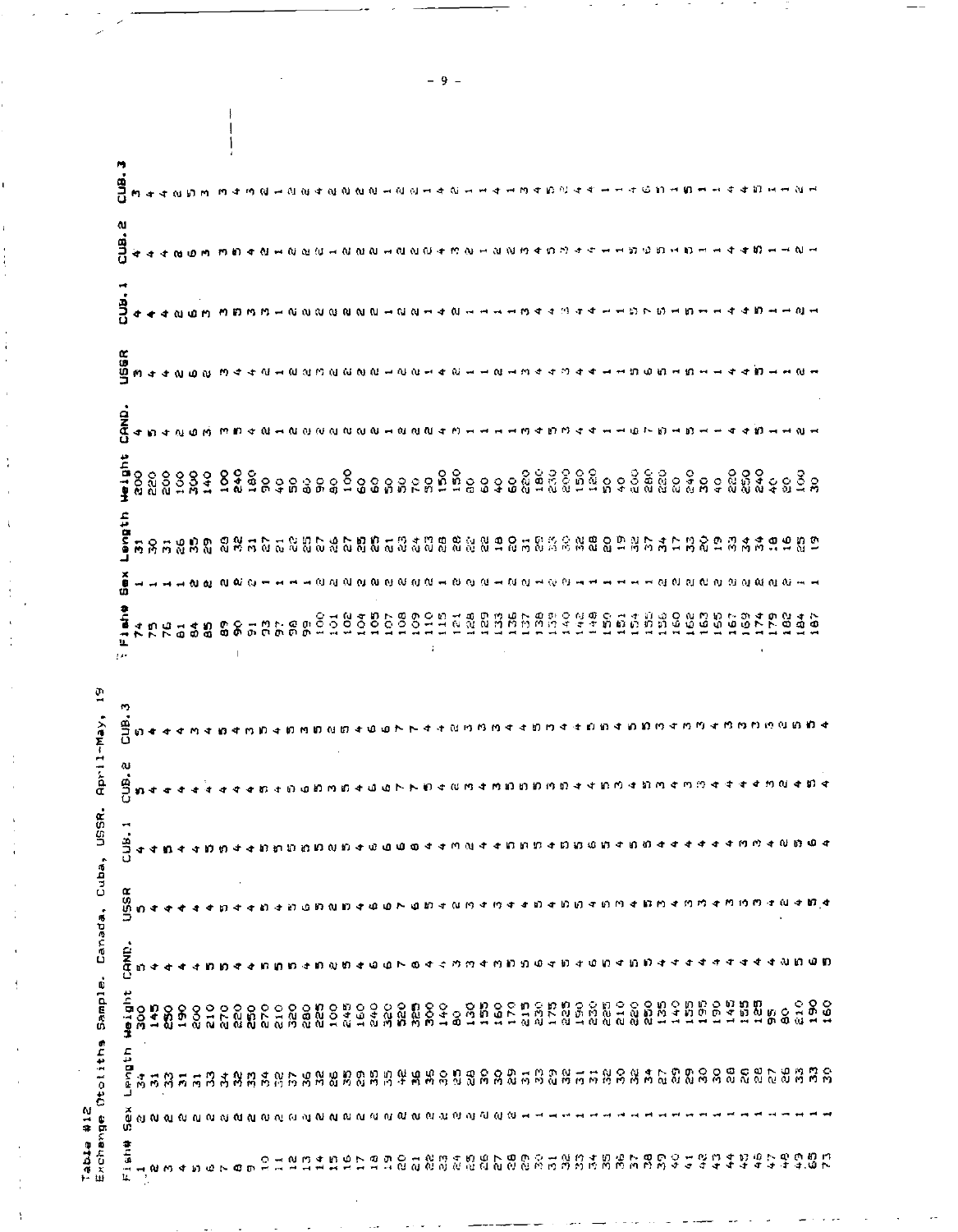$\mathbf{f}$ 

 $\frac{1}{\lambda}$